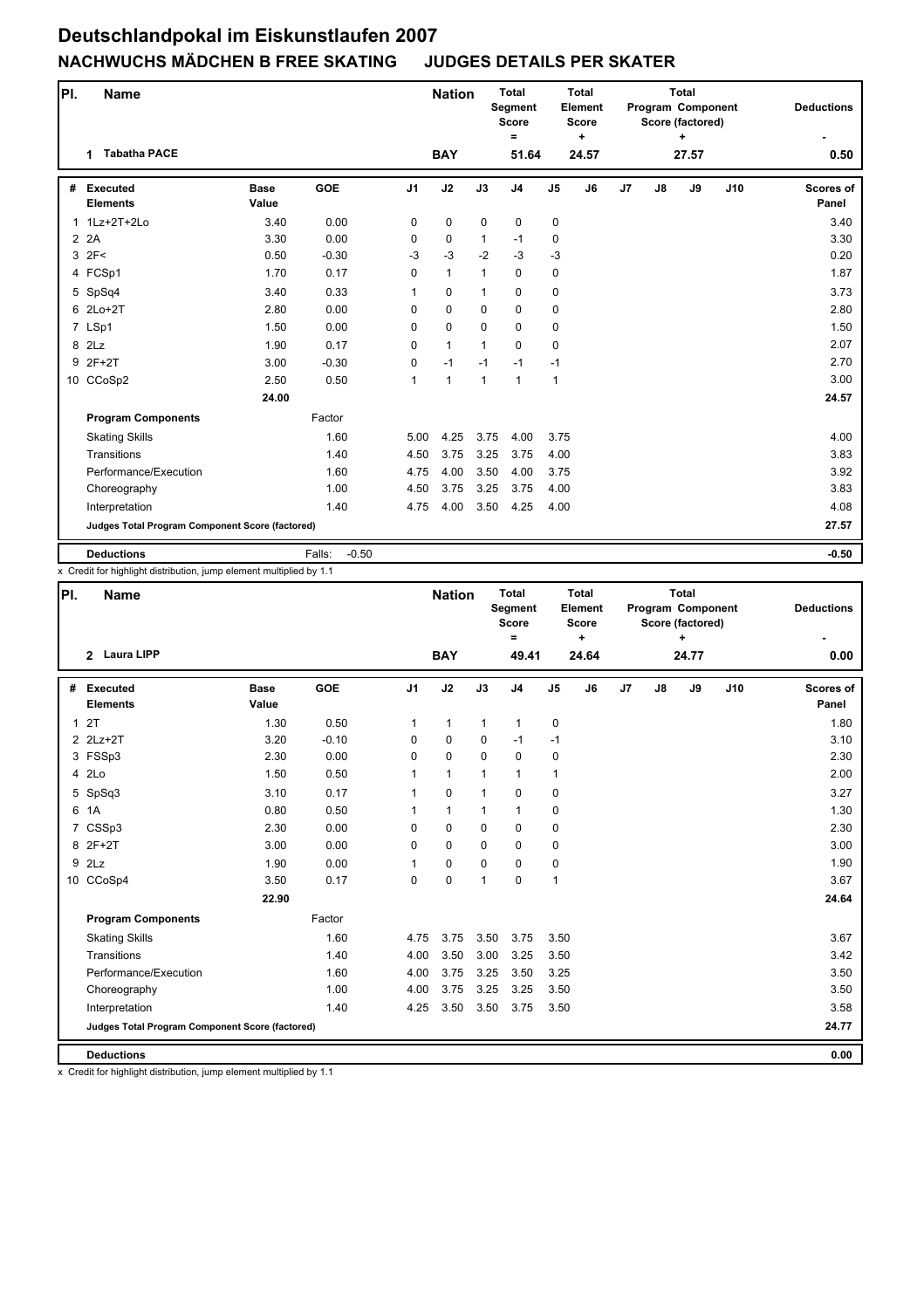| PI.          | <b>Name</b>                                     |                      |                   |                | <b>Nation</b> |              | <b>Total</b><br>Segment<br><b>Score</b><br>$=$ |               | <b>Total</b><br>Element<br><b>Score</b><br>٠ |                |               | <b>Total</b><br>Program Component<br>Score (factored)<br>÷ |     | <b>Deductions</b>  |
|--------------|-------------------------------------------------|----------------------|-------------------|----------------|---------------|--------------|------------------------------------------------|---------------|----------------------------------------------|----------------|---------------|------------------------------------------------------------|-----|--------------------|
|              | <b>Franziska DUMKE</b><br>3                     |                      |                   |                | <b>SAS</b>    |              | 47.56                                          |               | 22.97                                        |                |               | 25.09                                                      |     | 0.50               |
| #            | <b>Executed</b><br><b>Elements</b>              | <b>Base</b><br>Value | <b>GOE</b>        | J <sub>1</sub> | J2            | J3           | J <sub>4</sub>                                 | $\mathsf{J}5$ | J6                                           | J <sub>7</sub> | $\mathsf{J}8$ | J9                                                         | J10 | Scores of<br>Panel |
| $\mathbf{1}$ | 1A                                              | 0.80                 | 0.00              | $\mathbf{1}$   | $\pmb{0}$     | $\mathbf 0$  | 0                                              | 0             |                                              |                |               |                                                            |     | 0.80               |
|              | 22                                              | 1.50                 | 0.50              | $\mathbf{1}$   | $\mathbf{1}$  | $\mathbf{1}$ | $\mathbf{1}$                                   | 0             |                                              |                |               |                                                            |     | 2.00               |
|              | 3 2F+2T                                         | 3.00                 | 0.00              | 0              | $\Omega$      | $\mathbf{1}$ | $\Omega$                                       | $\mathbf 0$   |                                              |                |               |                                                            |     | 3.00               |
|              | 4 FCSp1                                         | 1.70                 | 0.00              | 0              | $\mathbf 0$   | $\mathbf 0$  | $\mathbf 0$                                    | 0             |                                              |                |               |                                                            |     | 1.70               |
|              | 5 SpSq4                                         | 3.40                 | 0.00              | $\Omega$       | $\mathbf 0$   | $\mathbf 0$  | $\mathbf 0$                                    | 0             |                                              |                |               |                                                            |     | 3.40               |
|              | 6 LSp1                                          | 1.50                 | $-0.10$           | 0              | $\pmb{0}$     | $\Omega$     | $-1$                                           | $-1$          |                                              |                |               |                                                            |     | 1.40               |
|              | 7 2Lz+2T                                        | 3.20                 | 0.00              | 0              | $\mathbf 0$   | $\mathbf{1}$ | $\Omega$                                       | 0             |                                              |                |               |                                                            |     | 3.20               |
|              | 8 2Lo+2T+2T<                                    | 3.20                 | $-0.60$           | $-2$           | $-2$          | $-2$         | $-2$                                           | $-2$          |                                              |                |               |                                                            |     | 2.60               |
| 9            | 2F                                              | 1.70                 | 0.17              | 1              | $\mathbf 0$   | $\mathbf 0$  | $\mathbf{1}$                                   | 0             |                                              |                |               |                                                            |     | 1.87               |
|              | 10 CCoSp2                                       | 2.50                 | 0.50              | 1              | 0             | 1            | $\overline{1}$                                 | $\mathbf{1}$  |                                              |                |               |                                                            |     | 3.00               |
|              |                                                 | 22.50                |                   |                |               |              |                                                |               |                                              |                |               |                                                            |     | 22.97              |
|              | <b>Program Components</b>                       |                      | Factor            |                |               |              |                                                |               |                                              |                |               |                                                            |     |                    |
|              | <b>Skating Skills</b>                           |                      | 1.60              | 4.25           | 3.75          | 3.75         | 3.75                                           | 3.50          |                                              |                |               |                                                            |     | 3.75               |
|              | Transitions                                     |                      | 1.40              | 4.00           | 3.50          | 3.25         | 3.50                                           | 3.25          |                                              |                |               |                                                            |     | 3.42               |
|              | Performance/Execution                           |                      | 1.60              | 4.00           | 3.75          | 3.75         | 3.25                                           | 3.50          |                                              |                |               |                                                            |     | 3.67               |
|              | Choreography                                    |                      | 1.00              | 3.75           | 3.50          | 3.25         | 3.25                                           | 3.50          |                                              |                |               |                                                            |     | 3.42               |
|              | Interpretation                                  |                      | 1.40              | 4.00           | 3.50          | 3.75         | 3.50                                           | 3.50          |                                              |                |               |                                                            |     | 3.58               |
|              | Judges Total Program Component Score (factored) |                      |                   |                |               |              |                                                |               |                                              |                |               |                                                            |     | 25.09              |
|              | <b>Deductions</b>                               |                      | $-0.50$<br>Falls: |                |               |              |                                                |               |                                              |                |               |                                                            |     | $-0.50$            |

x Credit for highlight distribution, jump element multiplied by 1.1

| PI. | <b>Name</b>                                     |                      |            |                | <b>Nation</b> |              | <b>Total</b><br>Segment<br><b>Score</b><br>$\equiv$ |                | <b>Total</b><br>Element<br><b>Score</b><br>$\ddot{}$ |                |    | <b>Total</b><br>Program Component<br>Score (factored) |     | <b>Deductions</b>         |
|-----|-------------------------------------------------|----------------------|------------|----------------|---------------|--------------|-----------------------------------------------------|----------------|------------------------------------------------------|----------------|----|-------------------------------------------------------|-----|---------------------------|
|     | 4 Sabrina LEHNERT                               |                      |            |                | <b>BAY</b>    |              | 47.18                                               |                | 24.54                                                |                |    | 22.64                                                 |     | 0.00                      |
| #   | <b>Executed</b><br><b>Elements</b>              | <b>Base</b><br>Value | <b>GOE</b> | J <sub>1</sub> | J2            | J3           | J <sub>4</sub>                                      | J <sub>5</sub> | J6                                                   | J <sub>7</sub> | J8 | J9                                                    | J10 | <b>Scores of</b><br>Panel |
| 1   | 2F                                              | 1.70                 | 0.00       | $\mathbf 0$    | $\mathbf 0$   | $\mathbf 0$  | $\mathbf{1}$                                        | 0              |                                                      |                |    |                                                       |     | 1.70                      |
|     | 2 2Lo+2Lo+2Lo                                   | 4.50                 | 0.00       | $\mathbf{1}$   | $\mathbf 0$   | $\mathbf 0$  | $\mathbf 0$                                         | 0              |                                                      |                |    |                                                       |     | 4.50                      |
|     | 3 1A+2Lo                                        | 2.30                 | 0.17       | $\Omega$       | $\mathbf{1}$  | 1            | $\mathbf 0$                                         | 0              |                                                      |                |    |                                                       |     | 2.47                      |
|     | 4 FSSp2                                         | 2.00                 | 0.00       | 0              | $\pmb{0}$     | $\mathbf 0$  | $\pmb{0}$                                           | $-1$           |                                                      |                |    |                                                       |     | 2.00                      |
|     | 5 2Lz                                           | 1.90                 | $-0.20$    | $-1$           | 0             | 0            | $-1$                                                | $-1$           |                                                      |                |    |                                                       |     | 1.70                      |
|     | 6 CoSp1                                         | 1.70                 | 0.00       | 0              | $\mathbf 0$   | $\mathbf 0$  | $\mathbf 0$                                         | 0              |                                                      |                |    |                                                       |     | 1.70                      |
|     | 7 SpSq3                                         | 3.10                 | 0.00       | 0              | $\mathbf 0$   | $\mathbf 0$  | $\mathbf 0$                                         | 0              |                                                      |                |    |                                                       |     | 3.10                      |
|     | 8 2F+2T                                         | 3.00                 | 0.17       | 1              | 0             | $\mathbf{1}$ | $\Omega$                                            | 0              |                                                      |                |    |                                                       |     | 3.17                      |
|     | 9 2F                                            | 1.70                 | 0.00       | 0              | $\pmb{0}$     | $\mathbf 0$  | 0                                                   | 0              |                                                      |                |    |                                                       |     | 1.70                      |
|     | 10 CCoSp2                                       | 2.50                 | 0.00       | $\Omega$       | $\mathbf 0$   | $\Omega$     | $\mathbf 0$                                         | $\mathbf{1}$   |                                                      |                |    |                                                       |     | 2.50                      |
|     |                                                 | 24.40                |            |                |               |              |                                                     |                |                                                      |                |    |                                                       |     | 24.54                     |
|     | <b>Program Components</b>                       |                      | Factor     |                |               |              |                                                     |                |                                                      |                |    |                                                       |     |                           |
|     | <b>Skating Skills</b>                           |                      | 1.60       | 4.25           | 3.25          | 3.25         | 3.25                                                | 3.50           |                                                      |                |    |                                                       |     | 3.33                      |
|     | Transitions                                     |                      | 1.40       | 3.75           | 3.00          | 3.00         | 2.50                                                | 3.50           |                                                      |                |    |                                                       |     | 3.17                      |
|     | Performance/Execution                           |                      | 1.60       | 4.00           | 3.00          | 3.25         | 3.00                                                | 3.25           |                                                      |                |    |                                                       |     | 3.17                      |
|     | Choreography                                    |                      | 1.00       | 3.75           | 3.25          | 3.00         | 2.50                                                | 3.50           |                                                      |                |    |                                                       |     | 3.25                      |
|     | Interpretation                                  |                      | 1.40       | 3.75           | 3.25          | 3.25         | 2.75                                                | 3.25           |                                                      |                |    |                                                       |     | 3.25                      |
|     | Judges Total Program Component Score (factored) |                      |            |                |               |              |                                                     |                |                                                      |                |    |                                                       |     | 22.64                     |
|     | <b>Deductions</b>                               |                      |            |                |               |              |                                                     |                |                                                      |                |    |                                                       |     | 0.00                      |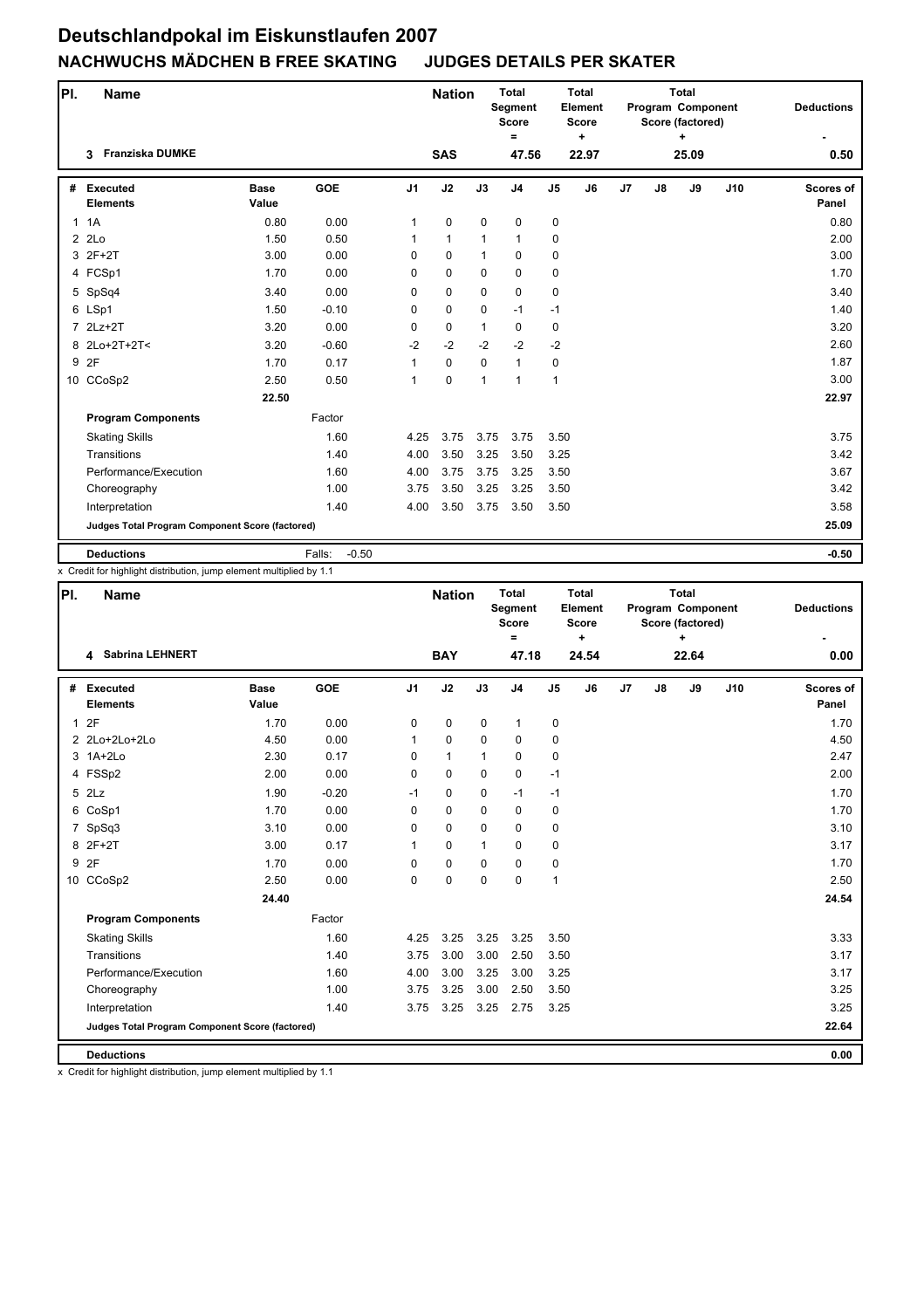| PI. | <b>Name</b>                                     |                      |                   |                | <b>Nation</b> |              | <b>Total</b><br>Segment<br><b>Score</b><br>$=$ |                | <b>Total</b><br>Element<br><b>Score</b><br>$\ddot{}$ |                |    | <b>Total</b><br>Program Component<br>Score (factored)<br>÷ |     | <b>Deductions</b>         |
|-----|-------------------------------------------------|----------------------|-------------------|----------------|---------------|--------------|------------------------------------------------|----------------|------------------------------------------------------|----------------|----|------------------------------------------------------------|-----|---------------------------|
|     | <b>Anna DRDLICEK</b><br>5.                      |                      |                   |                | <b>BAY</b>    |              | 46.69                                          |                | 23.08                                                |                |    | 24.11                                                      |     | 0.50                      |
| #   | <b>Executed</b><br><b>Elements</b>              | <b>Base</b><br>Value | <b>GOE</b>        | J <sub>1</sub> | J2            | J3           | J <sub>4</sub>                                 | J <sub>5</sub> | J6                                                   | J <sub>7</sub> | J8 | J9                                                         | J10 | <b>Scores of</b><br>Panel |
| 1   | 2Lz+2Lo+2Lo                                     | 4.90                 | $-0.30$           | $-1$           | $-1$          | 0            | $-1$                                           | $-1$           |                                                      |                |    |                                                            |     | 4.60                      |
|     | 2 2A                                            | 3.30                 | $-0.23$           | $\Omega$       | $\mathbf 0$   | 0            | $-1$                                           | $-1$           |                                                      |                |    |                                                            |     | 3.07                      |
|     | 3 FSSp1                                         | 1.70                 | $-0.10$           | $-1$           | $\Omega$      | $\Omega$     | $-1$                                           | $\mathbf 0$    |                                                      |                |    |                                                            |     | 1.60                      |
|     | 4 2F                                            | 1.70                 | 0.00              | 0              | $\mathbf 0$   | $\Omega$     | $\mathbf 0$                                    | 0              |                                                      |                |    |                                                            |     | 1.70                      |
|     | 5 2A<+SEQ                                       | 0.64                 | $-0.50$           | $-3$           | $-3$          | $-3$         | $-3$                                           | $-3$           |                                                      |                |    |                                                            |     | 0.14                      |
|     | 6 SpSq3                                         | 3.10                 | 0.00              | 0              | $\mathbf 0$   | $\Omega$     | $\mathbf 0$                                    | $-1$           |                                                      |                |    |                                                            |     | 3.10                      |
|     | 7 LSp1                                          | 1.50                 | 0.00              | $\Omega$       | $\mathbf 0$   | $\mathbf{1}$ | $\Omega$                                       | $-1$           |                                                      |                |    |                                                            |     | 1.50                      |
|     | 8 CCoSp2                                        | 2.50                 | 0.17              | 0              | $\mathbf 0$   | $\mathbf{1}$ | $\mathbf 0$                                    | $\mathbf{1}$   |                                                      |                |    |                                                            |     | 2.67                      |
| 9   | 2Lo                                             | 1.50                 | 0.00              | $\Omega$       | $\mathbf 0$   | $\Omega$     | $\mathbf 0$                                    | $\mathbf 0$    |                                                      |                |    |                                                            |     | 1.50                      |
|     | 10 2F+2Lo                                       | 3.20                 | 0.00              | 0              | 0             | 1            | $\mathbf 0$                                    | $\mathbf 0$    |                                                      |                |    |                                                            |     | 3.20                      |
|     |                                                 | 24.04                |                   |                |               |              |                                                |                |                                                      |                |    |                                                            |     | 23.08                     |
|     | <b>Program Components</b>                       |                      | Factor            |                |               |              |                                                |                |                                                      |                |    |                                                            |     |                           |
|     | <b>Skating Skills</b>                           |                      | 1.60              | 4.00           | 3.75          | 3.50         | 3.25                                           | 3.50           |                                                      |                |    |                                                            |     | 3.58                      |
|     | Transitions                                     |                      | 1.40              | 3.75           | 3.50          | 3.25         | 3.25                                           | 3.50           |                                                      |                |    |                                                            |     | 3.42                      |
|     | Performance/Execution                           |                      | 1.60              | 3.50           | 3.50          | 3.50         | 3.00                                           | 3.50           |                                                      |                |    |                                                            |     | 3.50                      |
|     | Choreography                                    |                      | 1.00              | 3.75           | 3.25          | 3.00         | 2.75                                           | 3.75           |                                                      |                |    |                                                            |     | 3.33                      |
|     | Interpretation                                  |                      | 1.40              | 3.75           | 3.25          | 3.25         | 2.75                                           | 3.50           |                                                      |                |    |                                                            |     | 3.33                      |
|     | Judges Total Program Component Score (factored) |                      |                   |                |               |              |                                                |                |                                                      |                |    |                                                            |     | 24.11                     |
|     | <b>Deductions</b>                               |                      | $-0.50$<br>Falls: |                |               |              |                                                |                |                                                      |                |    |                                                            |     | $-0.50$                   |

x Credit for highlight distribution, jump element multiplied by 1.1

| PI. | <b>Name</b>                                     |                      |            |                | <b>Nation</b> |             | <b>Total</b><br>Segment<br><b>Score</b><br>$\equiv$ |                | <b>Total</b><br>Element<br><b>Score</b><br>$\ddot{}$ |                |    | <b>Total</b><br>Program Component<br>Score (factored) |     | <b>Deductions</b>         |
|-----|-------------------------------------------------|----------------------|------------|----------------|---------------|-------------|-----------------------------------------------------|----------------|------------------------------------------------------|----------------|----|-------------------------------------------------------|-----|---------------------------|
|     | <b>Kim SCHIFFNER</b><br>6                       |                      |            |                | <b>BER</b>    |             | 46.48                                               |                | 23.27                                                |                |    | 23.21                                                 |     | 0.00                      |
| #   | <b>Executed</b><br><b>Elements</b>              | <b>Base</b><br>Value | <b>GOE</b> | J <sub>1</sub> | J2            | J3          | J <sub>4</sub>                                      | J <sub>5</sub> | J6                                                   | J <sub>7</sub> | J8 | J9                                                    | J10 | <b>Scores of</b><br>Panel |
|     | $1$ $2Lz+2T$                                    | 3.20                 | $-0.30$    | 0              | $-1$          | $-1$        | $-1$                                                | $-1$           |                                                      |                |    |                                                       |     | 2.90                      |
|     | 2 2Lo+1Lo+2Lo                                   | 3.50                 | 0.00       | $\mathbf{1}$   | 0             | $\mathbf 0$ | 0                                                   | $-1$           |                                                      |                |    |                                                       |     | 3.50                      |
|     | 3 FCSp1                                         | 1.70                 | 0.00       | $\Omega$       | $\Omega$      | $\Omega$    | $\mathbf 0$                                         | 0              |                                                      |                |    |                                                       |     | 1.70                      |
|     | 4 2F                                            | 1.70                 | 0.00       | 0              | 0             | 0           | 0                                                   | 0              |                                                      |                |    |                                                       |     | 1.70                      |
|     | 5 SpSq3                                         | 3.10                 | 0.00       | $\mathbf{1}$   | 0             | $\mathbf 0$ | 0                                                   | 0              |                                                      |                |    |                                                       |     | 3.10                      |
|     | $62S+2T$                                        | 2.60                 | 0.00       | 0              | 0             | 0           | $-1$                                                | 0              |                                                      |                |    |                                                       |     | 2.60                      |
|     | 7 CoSp2                                         | 2.10                 | 0.17       | $\mathbf{1}$   | $\mathbf{1}$  | $\Omega$    | $\mathbf 0$                                         | 0              |                                                      |                |    |                                                       |     | 2.27                      |
|     | 8 2Lz                                           | 1.90                 | $-0.20$    | $-1$           | $-1$          | $-1$        | $\Omega$                                            | 0              |                                                      |                |    |                                                       |     | 1.70                      |
| 9   | 1A                                              | 0.80                 | 0.00       | 0              | 0             | $\mathbf 0$ | $\mathbf 0$                                         | 0              |                                                      |                |    |                                                       |     | 0.80                      |
|     | 10 CCoSp3                                       | 3.00                 | 0.00       | 0              | 0             | 0           | $\mathbf 0$                                         | 0              |                                                      |                |    |                                                       |     | 3.00                      |
|     |                                                 | 23.60                |            |                |               |             |                                                     |                |                                                      |                |    |                                                       |     | 23.27                     |
|     | <b>Program Components</b>                       |                      | Factor     |                |               |             |                                                     |                |                                                      |                |    |                                                       |     |                           |
|     | <b>Skating Skills</b>                           |                      | 1.60       | 4.50           | 3.50          | 3.25        | 3.50                                                | 3.00           |                                                      |                |    |                                                       |     | 3.42                      |
|     | Transitions                                     |                      | 1.40       | 4.00           | 3.25          | 2.75        | 3.25                                                | 3.25           |                                                      |                |    |                                                       |     | 3.25                      |
|     | Performance/Execution                           |                      | 1.60       | 4.00           | 3.25          | 3.00        | 3.25                                                | 3.25           |                                                      |                |    |                                                       |     | 3.25                      |
|     | Choreography                                    |                      | 1.00       | 4.00           | 3.50          | 2.75        | 3.50                                                | 3.00           |                                                      |                |    |                                                       |     | 3.33                      |
|     | Interpretation                                  |                      | 1.40       | 4.00           | 3.25          | 3.25        | 3.50                                                | 3.25           |                                                      |                |    |                                                       |     | 3.33                      |
|     | Judges Total Program Component Score (factored) |                      |            |                |               |             |                                                     |                |                                                      |                |    |                                                       |     | 23.21                     |
|     | <b>Deductions</b>                               |                      |            |                |               |             |                                                     |                |                                                      |                |    |                                                       |     | 0.00                      |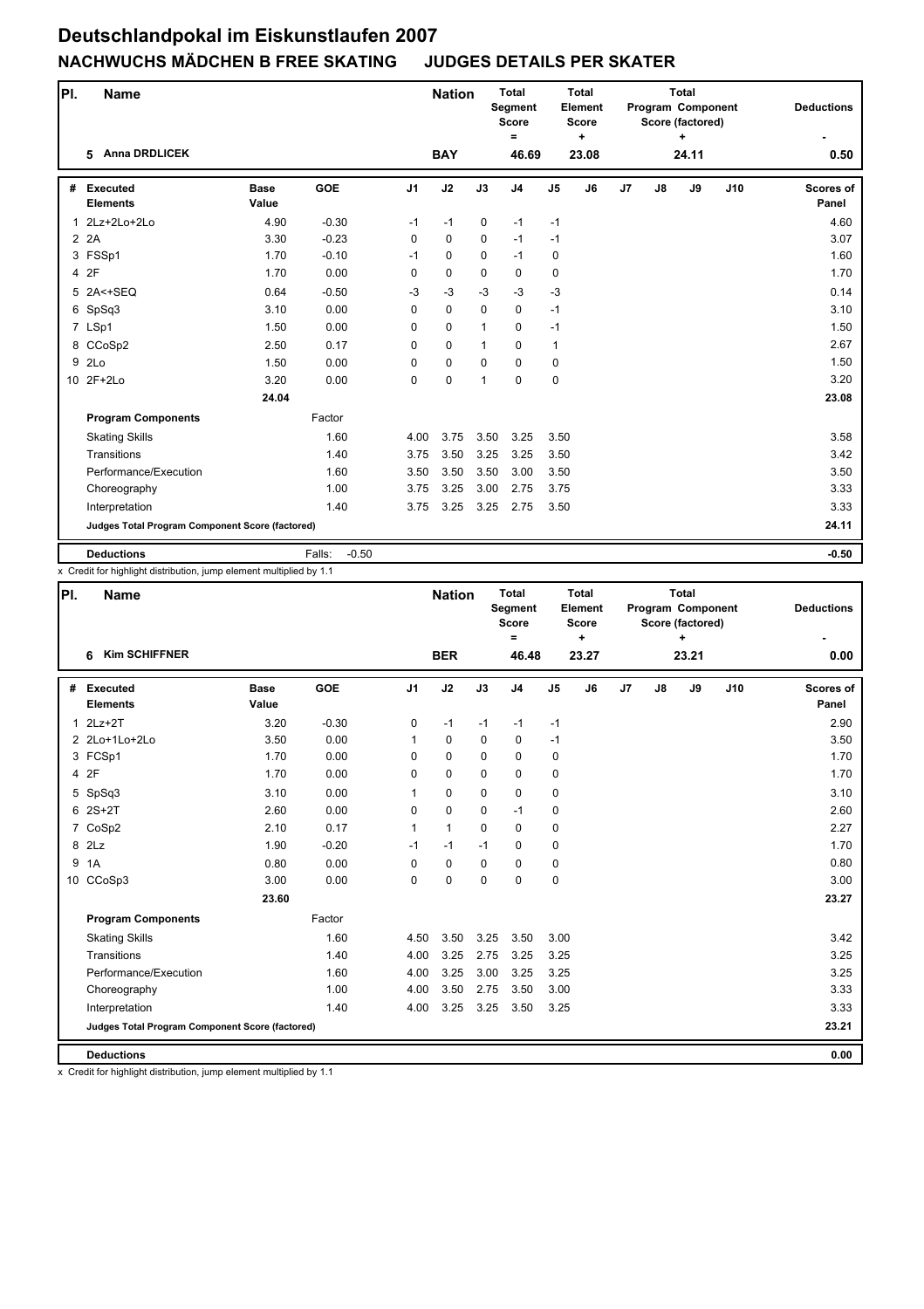| PI. | <b>Name</b>                                     |                      |                   |                | <b>Nation</b> |              | <b>Total</b><br>Segment<br><b>Score</b><br>$=$ |                | <b>Total</b><br>Element<br><b>Score</b><br>$\ddot{}$ |                |    | <b>Total</b><br>Program Component<br>Score (factored)<br>÷ |     | <b>Deductions</b>         |
|-----|-------------------------------------------------|----------------------|-------------------|----------------|---------------|--------------|------------------------------------------------|----------------|------------------------------------------------------|----------------|----|------------------------------------------------------------|-----|---------------------------|
|     | <b>Berit SCHINDLER</b><br>7                     |                      |                   |                | B-W           |              | 46.31                                          |                | 23.34                                                |                |    | 23.47                                                      |     | 0.50                      |
| #   | <b>Executed</b><br><b>Elements</b>              | <b>Base</b><br>Value | <b>GOE</b>        | J <sub>1</sub> | J2            | J3           | J <sub>4</sub>                                 | J <sub>5</sub> | J6                                                   | J <sub>7</sub> | J8 | J9                                                         | J10 | <b>Scores of</b><br>Panel |
|     | 12F                                             | 1.70                 | 0.00              | 0              | 0             | $\mathbf{1}$ | 0                                              | 0              |                                                      |                |    |                                                            |     | 1.70                      |
|     | 2 2Lz+2T+2T                                     | 4.50                 | 0.00              | $\Omega$       | $\mathbf 0$   | $\Omega$     | $-1$                                           | 0              |                                                      |                |    |                                                            |     | 4.50                      |
|     | 3 FSSp1                                         | 1.70                 | 0.00              | 0              | 0             | $\Omega$     | $-1$                                           | $\mathbf 0$    |                                                      |                |    |                                                            |     | 1.70                      |
|     | 4 2A                                            | 3.30                 | $-2.10$           | $-3$           | $-3$          | $-3$         | $-3$                                           | $-3$           |                                                      |                |    |                                                            |     | 1.20                      |
| 5   | SpSq1                                           | 1.80                 | 0.17              | $\Omega$       | $\mathbf{1}$  | $\mathbf 0$  | $\mathbf{1}$                                   | 0              |                                                      |                |    |                                                            |     | 1.97                      |
| 6   | 2Lo                                             | 1.50                 | 0.00              | 1              | $\mathbf 0$   | $\Omega$     | $\mathbf 0$                                    | 0              |                                                      |                |    |                                                            |     | 1.50                      |
|     | 7 LSp1                                          | 1.50                 | 0.50              | 1              | $\mathbf{1}$  | $\mathbf{1}$ | $\mathbf 0$                                    | $\mathbf{1}$   |                                                      |                |    |                                                            |     | 2.00                      |
|     | 8 2Lz+2T                                        | 3.20                 | 0.00              | 0              | $\mathbf 0$   | $\mathbf 0$  | $\mathbf 0$                                    | $\mathbf 0$    |                                                      |                |    |                                                            |     | 3.20                      |
|     | 9 2F+2T                                         | 3.00                 | $-0.10$           | $\Omega$       | $\mathbf 0$   | $\Omega$     | $-1$                                           | $-1$           |                                                      |                |    |                                                            |     | 2.90                      |
|     | 10 CCoSp2                                       | 2.50                 | 0.17              | 0              | $\mathbf{1}$  | 1            | $\Omega$                                       | 0              |                                                      |                |    |                                                            |     | 2.67                      |
|     |                                                 | 24.70                |                   |                |               |              |                                                |                |                                                      |                |    |                                                            |     | 23.34                     |
|     | <b>Program Components</b>                       |                      | Factor            |                |               |              |                                                |                |                                                      |                |    |                                                            |     |                           |
|     | <b>Skating Skills</b>                           |                      | 1.60              | 4.25           | 3.50          | 3.25         | 3.50                                           | 3.25           |                                                      |                |    |                                                            |     | 3.42                      |
|     | Transitions                                     |                      | 1.40              | 4.00           | 3.25          | 2.75         | 3.25                                           | 3.00           |                                                      |                |    |                                                            |     | 3.17                      |
|     | Performance/Execution                           |                      | 1.60              | 4.00           | 3.25          | 3.25         | 3.50                                           | 3.00           |                                                      |                |    |                                                            |     | 3.33                      |
|     | Choreography                                    |                      | 1.00              | 4.00           | 3.25          | 3.00         | 3.25                                           | 3.50           |                                                      |                |    |                                                            |     | 3.33                      |
|     | Interpretation                                  |                      | 1.40              | 4.00           | 3.50          | 3.25         | 3.75                                           | 3.25           |                                                      |                |    |                                                            |     | 3.50                      |
|     | Judges Total Program Component Score (factored) |                      |                   |                |               |              |                                                |                |                                                      |                |    |                                                            |     | 23.47                     |
|     | <b>Deductions</b>                               |                      | $-0.50$<br>Falls: |                |               |              |                                                |                |                                                      |                |    |                                                            |     | $-0.50$                   |

x Credit for highlight distribution, jump element multiplied by 1.1

| PI. | <b>Name</b>                                     |                      |            |                | <b>Nation</b> |              | <b>Total</b><br><b>Segment</b><br><b>Score</b><br>$=$ |                | Total<br>Element<br><b>Score</b><br>÷ |                |    | <b>Total</b><br>Program Component<br>Score (factored)<br>÷ |     | <b>Deductions</b>         |
|-----|-------------------------------------------------|----------------------|------------|----------------|---------------|--------------|-------------------------------------------------------|----------------|---------------------------------------|----------------|----|------------------------------------------------------------|-----|---------------------------|
|     | Viktoria SCHRÖTER<br>8                          |                      |            |                | <b>BER</b>    |              | 45.83                                                 |                | 22.20                                 |                |    | 23.63                                                      |     | 0.00                      |
| #   | Executed<br><b>Elements</b>                     | <b>Base</b><br>Value | <b>GOE</b> | J <sub>1</sub> | J2            | J3           | J <sub>4</sub>                                        | J <sub>5</sub> | J6                                    | J <sub>7</sub> | J8 | J9                                                         | J10 | <b>Scores of</b><br>Panel |
|     | 1 2S+2T+2Lo                                     | 4.10                 | 0.00       | 0              | 0             | $\mathbf 0$  | 0                                                     | 0              |                                       |                |    |                                                            |     | 4.10                      |
|     | $2$ 2A+2T<                                      | 3.70                 | $-0.70$    | $-1$           | $-1$          | $-1$         | $-1$                                                  | $-3$           |                                       |                |    |                                                            |     | 3.00                      |
|     | 3 FSSp3                                         | 2.30                 | 0.00       | $\Omega$       | 0             | $\mathbf{1}$ | 0                                                     | 0              |                                       |                |    |                                                            |     | 2.30                      |
|     | 4 2F                                            | 1.70                 | 0.00       | 0              | 0             | $\mathbf{1}$ | 0                                                     | 0              |                                       |                |    |                                                            |     | 1.70                      |
|     | $5$ 2A<                                         | 0.80                 | $-0.40$    | $-2$           | $-2$          | $-2$         | $-2$                                                  | $-3$           |                                       |                |    |                                                            |     | 0.40                      |
|     | 6 CoSp1                                         | 1.70                 | 0.00       | $\Omega$       | 0             | $\Omega$     | 0                                                     | 0              |                                       |                |    |                                                            |     | 1.70                      |
|     | 7 SISt1                                         | 1.80                 | 0.00       | 0              | 0             | $\Omega$     | 0                                                     | 0              |                                       |                |    |                                                            |     | 1.80                      |
|     | 8 2Lz+2T                                        | 3.20                 | 0.00       | 0              | 0             | 1            | 0                                                     | 0              |                                       |                |    |                                                            |     | 3.20                      |
|     | 9 2Lo                                           | 1.50                 | 0.00       | 0              | 0             | $\mathbf{1}$ | 0                                                     | 0              |                                       |                |    |                                                            |     | 1.50                      |
|     | 10 CCoSp2                                       | 2.50                 | 0.00       | 0              | 0             | $\mathbf{1}$ | $\mathbf 0$                                           | 0              |                                       |                |    |                                                            |     | 2.50                      |
|     |                                                 | 23.30                |            |                |               |              |                                                       |                |                                       |                |    |                                                            |     | 22.20                     |
|     | <b>Program Components</b>                       |                      | Factor     |                |               |              |                                                       |                |                                       |                |    |                                                            |     |                           |
|     | <b>Skating Skills</b>                           |                      | 1.60       | 4.00           | 3.75          | 3.50         | 3.50                                                  | 3.25           |                                       |                |    |                                                            |     | 3.58                      |
|     | Transitions                                     |                      | 1.40       | 3.75           | 3.50          | 3.00         | 3.00                                                  | 3.00           |                                       |                |    |                                                            |     | 3.17                      |
|     | Performance/Execution                           |                      | 1.60       | 3.50           | 3.75          | 3.50         | 3.25                                                  | 3.00           |                                       |                |    |                                                            |     | 3.42                      |
|     | Choreography                                    |                      | 1.00       | 3.50           | 3.75          | 3.25         | 2.75                                                  | 3.25           |                                       |                |    |                                                            |     | 3.33                      |
|     | Interpretation                                  |                      | 1.40       | 3.75           | 3.50          | 3.25         | 3.25                                                  | 3.25           |                                       |                |    |                                                            |     | 3.33                      |
|     | Judges Total Program Component Score (factored) |                      |            |                |               |              |                                                       |                |                                       |                |    |                                                            |     | 23.63                     |
|     | <b>Deductions</b>                               |                      |            |                |               |              |                                                       |                |                                       |                |    |                                                            |     | 0.00                      |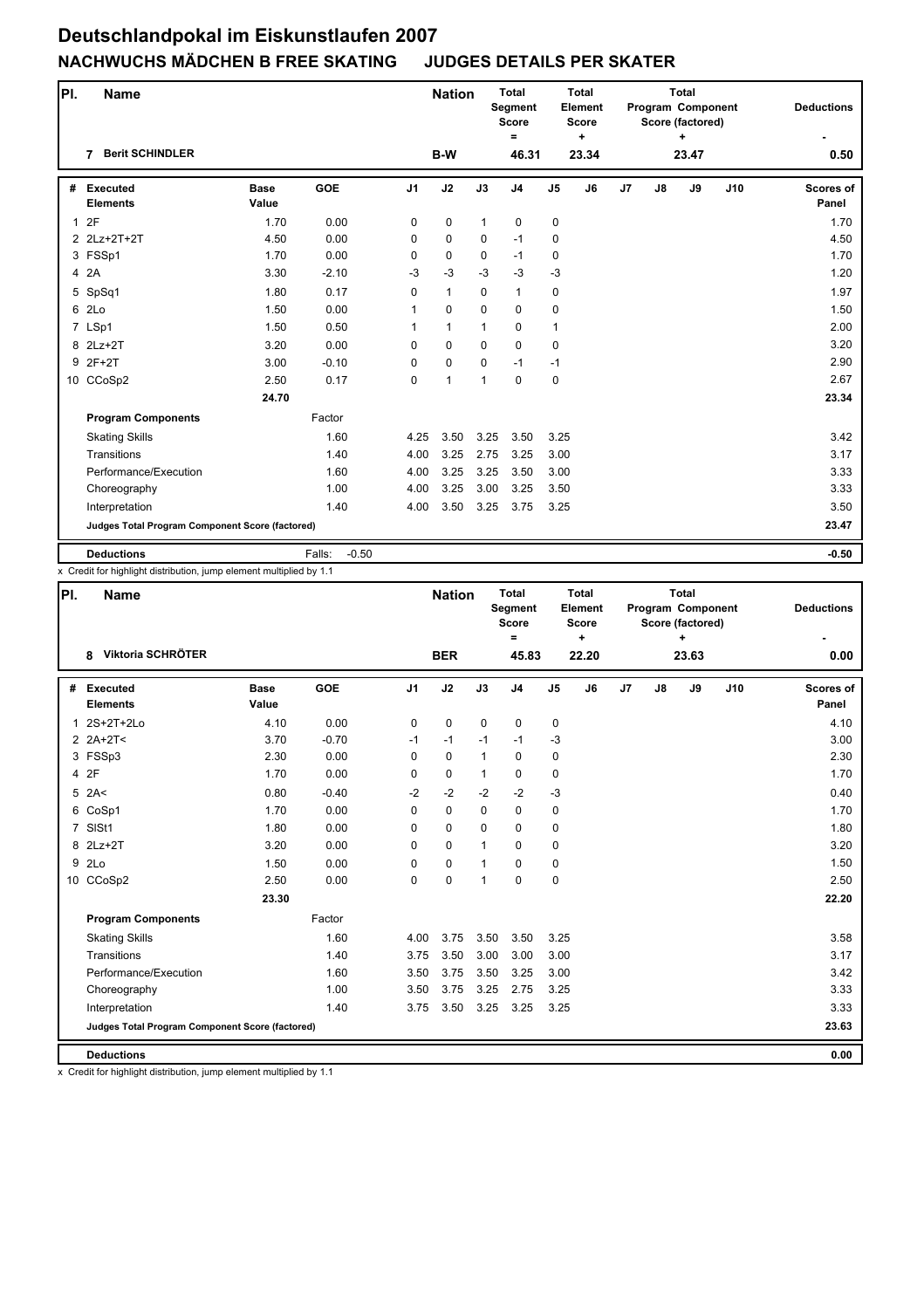| PI.          | <b>Name</b>                                     |                      |            |                | <b>Nation</b> |              | <b>Total</b><br><b>Segment</b><br><b>Score</b><br>$=$ |                | <b>Total</b><br>Element<br>Score<br>$\ddot{}$ |                |    | <b>Total</b><br>Program Component<br>Score (factored) |     | <b>Deductions</b>  |
|--------------|-------------------------------------------------|----------------------|------------|----------------|---------------|--------------|-------------------------------------------------------|----------------|-----------------------------------------------|----------------|----|-------------------------------------------------------|-----|--------------------|
|              | <b>Ariane WITTMANN</b><br>9                     |                      |            |                | <b>THR</b>    |              | 45.66                                                 |                | 24.34                                         |                |    | 21.32                                                 |     | 0.00               |
| #            | <b>Executed</b><br><b>Elements</b>              | <b>Base</b><br>Value | <b>GOE</b> | J <sub>1</sub> | J2            | J3           | J <sub>4</sub>                                        | J <sub>5</sub> | J6                                            | J <sub>7</sub> | J8 | J9                                                    | J10 | Scores of<br>Panel |
| $\mathbf{1}$ | 2Lz+2T+2T                                       | 4.50                 | 0.17       | $\mathbf{1}$   | 0             | $\mathbf 0$  | $\mathbf{1}$                                          | 0              |                                               |                |    |                                                       |     | 4.67               |
|              | 2 2Lo+2Lo                                       | 3.00                 | 0.00       | 0              | $\mathbf 0$   | $\mathbf 0$  | 0                                                     | 0              |                                               |                |    |                                                       |     | 3.00               |
|              | 3 2F                                            | 1.70                 | 0.00       | 0              | 0             | $\Omega$     | 0                                                     | 0              |                                               |                |    |                                                       |     | 1.70               |
|              | 4 FCSp1                                         | 1.70                 | 0.17       | 0              | $\mathbf{1}$  | $\mathbf{1}$ | 0                                                     | 0              |                                               |                |    |                                                       |     | 1.87               |
|              | 5 CSSp1                                         | 1.70                 | 0.00       | 0              | $\pmb{0}$     | $\mathbf 0$  | 0                                                     | $-1$           |                                               |                |    |                                                       |     | 1.70               |
| 6            | SpSq4                                           | 3.40                 | 0.00       | 0              | $\pmb{0}$     | $\mathbf 0$  | 0                                                     | 0              |                                               |                |    |                                                       |     | 3.40               |
|              | 7 2F                                            | 1.70                 | 0.00       | 0              | $\mathbf 0$   | 1            | 0                                                     | 0              |                                               |                |    |                                                       |     | 1.70               |
| 8            | 1A                                              | 0.80                 | 0.00       | 0              | $\mathbf 0$   | $\Omega$     | 0                                                     | 0              |                                               |                |    |                                                       |     | 0.80               |
| 9            | $2F+2T$                                         | 3.00                 | 0.00       | 0              | $\pmb{0}$     | $\mathbf 0$  | $-1$                                                  | 0              |                                               |                |    |                                                       |     | 3.00               |
|              | 10 CCoSp2                                       | 2.50                 | 0.00       | $\Omega$       | $\mathbf 0$   | $\Omega$     | $\mathbf 0$                                           | 0              |                                               |                |    |                                                       |     | 2.50               |
|              |                                                 | 24.00                |            |                |               |              |                                                       |                |                                               |                |    |                                                       |     | 24.34              |
|              | <b>Program Components</b>                       |                      | Factor     |                |               |              |                                                       |                |                                               |                |    |                                                       |     |                    |
|              | <b>Skating Skills</b>                           |                      | 1.60       | 4.25           | 3.25          | 3.00         | 3.25                                                  | 3.25           |                                               |                |    |                                                       |     | 3.25               |
|              | Transitions                                     |                      | 1.40       | 3.50           | 3.00          | 2.50         | 3.00                                                  | 3.25           |                                               |                |    |                                                       |     | 3.08               |
|              | Performance/Execution                           |                      | 1.60       | 3.50           | 3.00          | 2.75         | 3.00                                                  | 3.00           |                                               |                |    |                                                       |     | 3.00               |
|              | Choreography                                    |                      | 1.00       | 3.25           | 3.00          | 2.50         | 2.75                                                  | 3.00           |                                               |                |    |                                                       |     | 2.92               |
|              | Interpretation                                  |                      | 1.40       | 3.50           | 2.75          | 2.75         | 3.00                                                  | 3.00           |                                               |                |    |                                                       |     | 2.92               |
|              | Judges Total Program Component Score (factored) |                      |            |                |               |              |                                                       |                |                                               |                |    |                                                       |     | 21.32              |
|              | <b>Deductions</b>                               |                      |            |                |               |              |                                                       |                |                                               |                |    |                                                       |     | 0.00               |

x Credit for highlight distribution, jump element multiplied by 1.1

| PI.            | <b>Name</b>                                            |                      |                   |                | <b>Nation</b> |              | <b>Total</b><br><b>Segment</b><br><b>Score</b><br>Ξ |                | <b>Total</b><br>Element<br><b>Score</b><br>$\ddot{}$ |                |    | <b>Total</b><br>Program Component<br>Score (factored)<br>٠ |     | <b>Deductions</b>         |
|----------------|--------------------------------------------------------|----------------------|-------------------|----------------|---------------|--------------|-----------------------------------------------------|----------------|------------------------------------------------------|----------------|----|------------------------------------------------------------|-----|---------------------------|
|                | Marie-Luise MÜLLER<br>10                               |                      |                   |                | <b>SAS</b>    |              | 45.18                                               |                | 23.90                                                |                |    | 21.78                                                      |     | 0.50                      |
| #              | <b>Executed</b><br><b>Elements</b>                     | <b>Base</b><br>Value | GOE               | J <sub>1</sub> | J2            | J3           | J <sub>4</sub>                                      | J <sub>5</sub> | J6                                                   | J <sub>7</sub> | J8 | J9                                                         | J10 | <b>Scores of</b><br>Panel |
| $\mathbf{1}$   | $2Lz+2T$                                               | 3.20                 | 0.00              | 0              | $\mathbf 0$   | $\mathbf{1}$ | $\mathbf 0$                                         | 0              |                                                      |                |    |                                                            |     | 3.20                      |
|                | 2 2A                                                   | 3.30                 | 0.00              | 0              | $\mathbf 0$   | $\Omega$     | $\mathbf 0$                                         | 0              |                                                      |                |    |                                                            |     | 3.30                      |
|                | 3 CSSp2                                                | 2.00                 | 0.00              | 0              | $\mathbf 0$   | 0            | $\Omega$                                            | 0              |                                                      |                |    |                                                            |     | 2.00                      |
|                | 4 2F+2T                                                | 3.00                 | 0.00              | 0              | $\mathbf 0$   | 0            | $\mathbf 0$                                         | 0              |                                                      |                |    |                                                            |     | 3.00                      |
|                | 5 FSSp2                                                | 2.00                 | 0.00              | $\Omega$       | $\mathbf 0$   | $\mathbf{1}$ | 0                                                   | $-1$           |                                                      |                |    |                                                            |     | 2.00                      |
| 6              | 2Lo                                                    | 1.50                 | $-0.10$           | $-1$           | $\mathbf 0$   | $\Omega$     | $-2$                                                | 0              |                                                      |                |    |                                                            |     | 1.40                      |
| $\overline{7}$ | 2Lz                                                    | 1.90                 | 0.00              | 0              | $\Omega$      | $\Omega$     | 0                                                   | 0              |                                                      |                |    |                                                            |     | 1.90                      |
| 8              | 2F                                                     | 1.70                 | $-1.00$           | $-3$           | $-3$          | $-3$         | $-3$                                                | $-3$           |                                                      |                |    |                                                            |     | 0.70                      |
|                | 9 SpSq4                                                | 3.40                 | 0.00              | 0              | $\mathbf 0$   | $\Omega$     | $\mathbf 0$                                         | 0              |                                                      |                |    |                                                            |     | 3.40                      |
|                | 10 CCoSp3                                              | 3.00                 | 0.00              | $\Omega$       | $\mathbf 0$   | 1            | $\Omega$                                            | 0              |                                                      |                |    |                                                            |     | 3.00                      |
|                |                                                        | 25.00                |                   |                |               |              |                                                     |                |                                                      |                |    |                                                            |     | 23.90                     |
|                | <b>Program Components</b>                              |                      | Factor            |                |               |              |                                                     |                |                                                      |                |    |                                                            |     |                           |
|                | <b>Skating Skills</b>                                  |                      | 1.60              | 3.75           | 3.00          | 3.25         | 3.25                                                | 3.00           |                                                      |                |    |                                                            |     | 3.17                      |
|                | Transitions                                            |                      | 1.40              | 3.50           | 3.00          | 2.75         | 3.00                                                | 3.00           |                                                      |                |    |                                                            |     | 3.00                      |
|                | Performance/Execution                                  |                      | 1.60              | 3.50           | 3.25          | 3.25         | 2.75                                                | 3.00           |                                                      |                |    |                                                            |     | 3.17                      |
|                | Choreography                                           |                      | 1.00              | 3.50           | 3.00          | 3.00         | 2.75                                                | 3.00           |                                                      |                |    |                                                            |     | 3.00                      |
|                | Interpretation                                         |                      | 1.40              | 3.75           | 3.25          | 3.25         | 2.75                                                | 3.00           |                                                      |                |    |                                                            |     | 3.17                      |
|                | <b>Judges Total Program Component Score (factored)</b> |                      |                   |                |               |              |                                                     |                |                                                      |                |    |                                                            |     | 21.78                     |
|                | <b>Deductions</b>                                      |                      | $-0.50$<br>Falls: |                |               |              |                                                     |                |                                                      |                |    |                                                            |     | $-0.50$                   |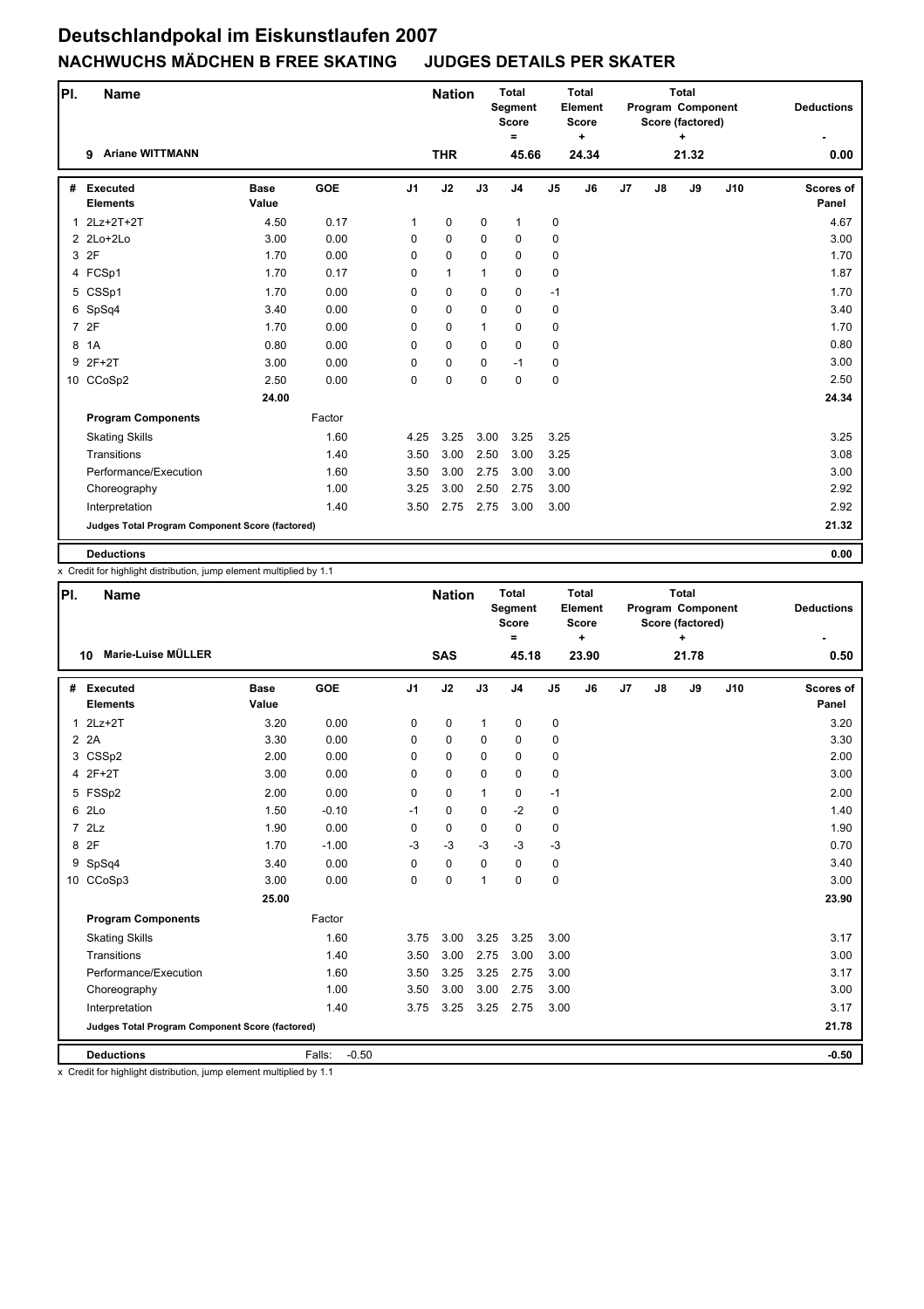| PI. | <b>Name</b>                                     |                      |            |                | <b>Nation</b> |             | <b>Total</b><br><b>Segment</b><br><b>Score</b><br>$\equiv$ |                | <b>Total</b><br>Element<br><b>Score</b><br>$\ddot{}$ |                |    | <b>Total</b><br>Program Component<br>Score (factored)<br>÷ |     | <b>Deductions</b>  |
|-----|-------------------------------------------------|----------------------|------------|----------------|---------------|-------------|------------------------------------------------------------|----------------|------------------------------------------------------|----------------|----|------------------------------------------------------------|-----|--------------------|
|     | <b>Sarah LENZEN</b><br>11                       |                      |            |                | <b>NRW</b>    |             | 44.95                                                      |                | 22.80                                                |                |    | 22.15                                                      |     | 0.00               |
| #   | <b>Executed</b><br><b>Elements</b>              | <b>Base</b><br>Value | <b>GOE</b> | J <sub>1</sub> | J2            | J3          | J <sub>4</sub>                                             | J <sub>5</sub> | J6                                                   | J <sub>7</sub> | J8 | J9                                                         | J10 | Scores of<br>Panel |
|     | 1 FCSp1                                         | 1.70                 | 0.00       | 0              | 0             | 0           | 0                                                          | 0              |                                                      |                |    |                                                            |     | 1.70               |
|     | 2 2Lz+2T+2T                                     | 4.50                 | 0.00       | 0              | $\mathbf 0$   | $\mathbf 0$ | 0                                                          | 0              |                                                      |                |    |                                                            |     | 4.50               |
|     | 3 SpSq3                                         | 3.10                 | 0.00       | 1              | $\mathbf 0$   | $\Omega$    | 0                                                          | 0              |                                                      |                |    |                                                            |     | 3.10               |
|     | 4 2F+2T                                         | 3.00                 | 0.00       | 0              | $\mathbf 0$   | $\Omega$    | $\mathbf 0$                                                | 0              |                                                      |                |    |                                                            |     | 3.00               |
|     | $5$ 1A+2T                                       | 2.10                 | 0.00       | 0              | $\mathbf 0$   | $\mathbf 0$ | $\mathbf 0$                                                | $-1$           |                                                      |                |    |                                                            |     | 2.10               |
| 6   | 2Lz                                             | 1.90                 | $-0.30$    | $-1$           | $-1$          | $-2$        | $-1$                                                       | $-1$           |                                                      |                |    |                                                            |     | 1.60               |
|     | 7 CoSp2                                         | 2.10                 | 0.00       | 1              | $\mathbf 0$   | $\mathbf 0$ | $\mathbf 0$                                                | 0              |                                                      |                |    |                                                            |     | 2.10               |
|     | 8 S*+1S*                                        | 0.00                 | 0.00       |                | ٠             | ٠           | $\blacksquare$                                             | ٠              |                                                      |                |    |                                                            |     | 0.00               |
|     | 9 2F                                            | 1.70                 | 0.00       | 0              | $\mathbf 0$   | $\mathbf 0$ | 0                                                          | 0              |                                                      |                |    |                                                            |     | 1.70               |
|     | 10 CCoSp3                                       | 3.00                 | 0.00       | 1              | $\mathbf 0$   | $\Omega$    | $\mathbf 0$                                                | 0              |                                                      |                |    |                                                            |     | 3.00               |
|     |                                                 | 23.10                |            |                |               |             |                                                            |                |                                                      |                |    |                                                            |     | 22.80              |
|     | <b>Program Components</b>                       |                      | Factor     |                |               |             |                                                            |                |                                                      |                |    |                                                            |     |                    |
|     | <b>Skating Skills</b>                           |                      | 1.60       | 4.00           | 3.50          | 3.00        | 3.25                                                       | 3.25           |                                                      |                |    |                                                            |     | 3.33               |
|     | Transitions                                     |                      | 1.40       | 4.00           | 3.25          | 2.50        | 3.00                                                       | 3.00           |                                                      |                |    |                                                            |     | 3.08               |
|     | Performance/Execution                           |                      | 1.60       | 3.75           | 3.00          | 3.25        | 3.25                                                       | 3.00           |                                                      |                |    |                                                            |     | 3.17               |
|     | Choreography                                    |                      | 1.00       | 3.75           | 3.25          | 2.75        | 2.75                                                       | 3.00           |                                                      |                |    |                                                            |     | 3.00               |
|     | Interpretation                                  |                      | 1.40       | 4.00           | 3.00          | 3.00        | 3.25                                                       | 3.25           |                                                      |                |    |                                                            |     | 3.17               |
|     | Judges Total Program Component Score (factored) |                      |            |                |               |             |                                                            |                |                                                      |                |    |                                                            |     | 22.15              |
|     | <b>Deductions</b>                               |                      |            |                |               |             |                                                            |                |                                                      |                |    |                                                            |     | 0.00               |

x Credit for highlight distribution, jump element multiplied by 1.1

| PI. | <b>Name</b>                                     |                      |                   |                | <b>Nation</b> |              | <b>Total</b><br>Segment<br><b>Score</b><br>$\equiv$ |                | <b>Total</b><br>Element<br><b>Score</b><br>٠ |    |    | <b>Total</b><br>Program Component<br>Score (factored)<br>٠ |     | <b>Deductions</b>         |
|-----|-------------------------------------------------|----------------------|-------------------|----------------|---------------|--------------|-----------------------------------------------------|----------------|----------------------------------------------|----|----|------------------------------------------------------------|-----|---------------------------|
|     | <b>Jo-Michele LEHMANN</b><br>$12 \,$            |                      |                   |                | <b>BER</b>    |              | 44.91                                               |                | 23.56                                        |    |    | 21.85                                                      |     | 0.50                      |
| #   | <b>Executed</b><br><b>Elements</b>              | <b>Base</b><br>Value | <b>GOE</b>        | J <sub>1</sub> | J2            | J3           | J <sub>4</sub>                                      | J <sub>5</sub> | J6                                           | J7 | J8 | J9                                                         | J10 | <b>Scores of</b><br>Panel |
|     | 1 CCSp2                                         | 2.00                 | 0.50              | $\overline{2}$ | $\mathbf{1}$  | $\mathbf{1}$ | $\mathbf{1}$                                        | 0              |                                              |    |    |                                                            |     | 2.50                      |
|     | 22C                                             | 1.50                 | 0.00              | 0              | $\mathbf 0$   | $\mathbf 0$  | 0                                                   | 0              |                                              |    |    |                                                            |     | 1.50                      |
|     | 3 2Lz+2T+2T                                     | 4.50                 | $-0.87$           | $-3$           | $-2$          | $-2$         | $-3$                                                | $-3$           |                                              |    |    |                                                            |     | 3.63                      |
|     | 4 1A+2T                                         | 2.10                 | 0.00              | 0              | $\mathbf 0$   | $\Omega$     | 0                                                   | 0              |                                              |    |    |                                                            |     | 2.10                      |
|     | 5 FCSp2                                         | 2.00                 | 0.33              | 1              | $\mathbf{1}$  | $\mathbf 0$  | $\mathbf 0$                                         | $\mathbf{1}$   |                                              |    |    |                                                            |     | 2.33                      |
|     | 6 2F                                            | 1.70                 | 0.00              | 0              | $\Omega$      | $\Omega$     | $\Omega$                                            | 0              |                                              |    |    |                                                            |     | 1.70                      |
|     | 7 SpSq3                                         | 3.10                 | 0.00              | 0              | $\mathbf 0$   | $\mathbf 0$  | $\mathbf 0$                                         | 0              |                                              |    |    |                                                            |     | 3.10                      |
|     | 8 2Lo+2T                                        | 2.80                 | 0.00              | $\Omega$       | $\Omega$      | $\mathbf 0$  | 0                                                   | 0              |                                              |    |    |                                                            |     | 2.80                      |
|     | 9 2Lz                                           | 1.90                 | 0.00              | 0              | $\mathbf 0$   | $\Omega$     | 0                                                   | 0              |                                              |    |    |                                                            |     | 1.90                      |
|     | 10 CCoSp1                                       | 2.00                 | 0.00              | 0              | $\mathbf 0$   | $\mathbf 0$  | $\mathbf 0$                                         | 0              |                                              |    |    |                                                            |     | 2.00                      |
|     |                                                 | 23.60                |                   |                |               |              |                                                     |                |                                              |    |    |                                                            |     | 23.56                     |
|     | <b>Program Components</b>                       |                      | Factor            |                |               |              |                                                     |                |                                              |    |    |                                                            |     |                           |
|     | <b>Skating Skills</b>                           |                      | 1.60              | 3.75           | 3.00          | 3.00         | 3.50                                                | 3.25           |                                              |    |    |                                                            |     | 3.25                      |
|     | Transitions                                     |                      | 1.40              | 3.50           | 2.75          | 2.75         | 3.00                                                | 3.25           |                                              |    |    |                                                            |     | 3.00                      |
|     | Performance/Execution                           |                      | 1.60              | 3.25           | 3.00          | 2.75         | 3.25                                                | 3.00           |                                              |    |    |                                                            |     | 3.08                      |
|     | Choreography                                    |                      | 1.00              | 3.50           | 3.25          | 2.75         | 2.75                                                | 3.25           |                                              |    |    |                                                            |     | 3.08                      |
|     | Interpretation                                  |                      | 1.40              | 3.25           | 3.00          | 3.00         | 3.25                                                | 3.50           |                                              |    |    |                                                            |     | 3.17                      |
|     | Judges Total Program Component Score (factored) |                      |                   |                |               |              |                                                     |                |                                              |    |    |                                                            |     | 21.85                     |
|     | <b>Deductions</b>                               |                      | $-0.50$<br>Falls: |                |               |              |                                                     |                |                                              |    |    |                                                            |     | $-0.50$                   |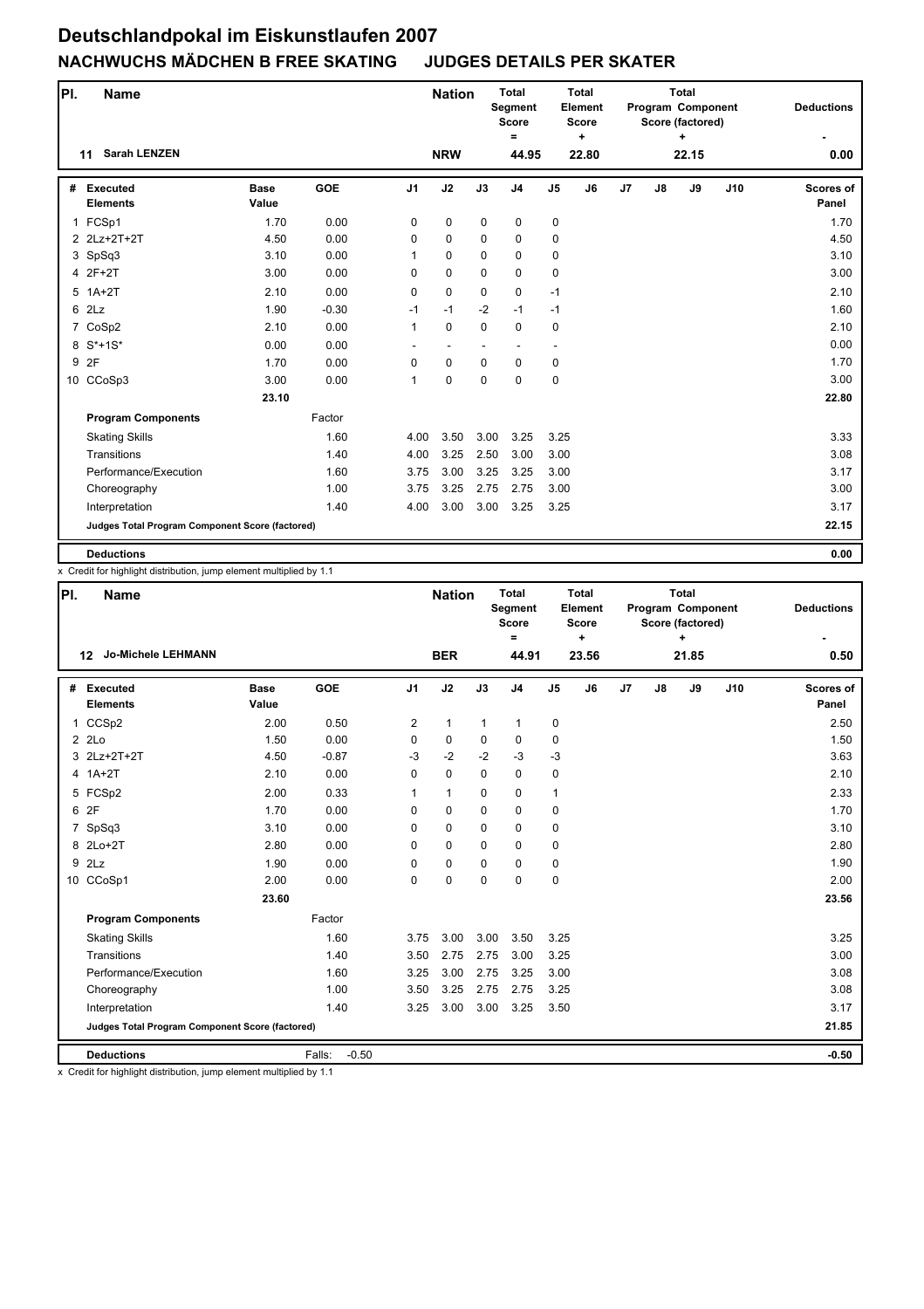| PI. | <b>Name</b>                                     |                      |                   |                | <b>Nation</b> |              | <b>Total</b><br>Segment<br><b>Score</b><br>$=$ |                | <b>Total</b><br>Element<br><b>Score</b><br>$\ddot{}$ |                |    | <b>Total</b><br>Program Component<br>Score (factored)<br>÷ |     | <b>Deductions</b>         |
|-----|-------------------------------------------------|----------------------|-------------------|----------------|---------------|--------------|------------------------------------------------|----------------|------------------------------------------------------|----------------|----|------------------------------------------------------------|-----|---------------------------|
|     | Leonie FÖRSCHNER<br>13                          |                      |                   |                | <b>BAY</b>    |              | 44.89                                          |                | 22.27                                                |                |    | 23.62                                                      |     | 1.00                      |
| #   | <b>Executed</b><br><b>Elements</b>              | <b>Base</b><br>Value | <b>GOE</b>        | J <sub>1</sub> | J2            | J3           | J <sub>4</sub>                                 | J <sub>5</sub> | J6                                                   | J <sub>7</sub> | J8 | J9                                                         | J10 | <b>Scores of</b><br>Panel |
| 1   | $2Lz+2T+1Lo$                                    | 3.70                 | 0.00              | 0              | $\mathbf 0$   | $\mathbf 0$  | 0                                              | 0              |                                                      |                |    |                                                            |     | 3.70                      |
|     | 2 2F+2T                                         | 3.00                 | 0.00              | 0              | $\mathbf 0$   | $\Omega$     | $-1$                                           | $\mathbf 0$    |                                                      |                |    |                                                            |     | 3.00                      |
|     | 3 2S                                            | 1.30                 | 0.00              | $\Omega$       | $\Omega$      | $\mathbf{1}$ | $\Omega$                                       | 0              |                                                      |                |    |                                                            |     | 1.30                      |
|     | 4 FCSp1                                         | 1.70                 | 0.00              | 0              | $\mathbf 0$   | $\Omega$     | $\mathbf 0$                                    | 0              |                                                      |                |    |                                                            |     | 1.70                      |
|     | 5 SpSq4                                         | 3.40                 | 0.00              | 0              | $\mathbf 0$   | $\mathbf 0$  | $\mathbf 0$                                    | 0              |                                                      |                |    |                                                            |     | 3.40                      |
|     | 6 CCoSp2                                        | 2.50                 | 0.00              | 0              | $\mathbf 0$   | $\Omega$     | $\mathbf 0$                                    | $\mathbf{1}$   |                                                      |                |    |                                                            |     | 2.50                      |
|     | 7 1A                                            | 0.80                 | 0.00              | 0              | $\mathbf 0$   | $\Omega$     | $\mathbf 0$                                    | 0              |                                                      |                |    |                                                            |     | 0.80                      |
|     | 8 2Lo+2Lo                                       | 3.00                 | $-0.73$           | $-3$           | $-2$          | $-2$         | $-2$                                           | $-3$           |                                                      |                |    |                                                            |     | 2.27                      |
| 9   | 2Lz                                             | 1.90                 | 0.00              | 0              | $\mathbf 0$   | $\Omega$     | $\mathbf 0$                                    | 0              |                                                      |                |    |                                                            |     | 1.90                      |
|     | 10 CSSp1                                        | 1.70                 | 0.00              | 0              | 0             | $\Omega$     | $\mathbf 0$                                    | $\mathbf{1}$   |                                                      |                |    |                                                            |     | 1.70                      |
|     |                                                 | 23.00                |                   |                |               |              |                                                |                |                                                      |                |    |                                                            |     | 22.27                     |
|     | <b>Program Components</b>                       |                      | Factor            |                |               |              |                                                |                |                                                      |                |    |                                                            |     |                           |
|     | <b>Skating Skills</b>                           |                      | 1.60              | 4.00           | 3.25          | 3.00         | 3.25                                           | 3.50           |                                                      |                |    |                                                            |     | 3.33                      |
|     | Transitions                                     |                      | 1.40              | 3.75           | 3.25          | 2.75         | 3.25                                           | 3.50           |                                                      |                |    |                                                            |     | 3.33                      |
|     | Performance/Execution                           |                      | 1.60              | 3.50           | 3.50          | 3.25         | 3.25                                           | 3.50           |                                                      |                |    |                                                            |     | 3.42                      |
|     | Choreography                                    |                      | 1.00              | 3.50           | 3.50          | 3.00         | 3.75                                           | 3.50           |                                                      |                |    |                                                            |     | 3.50                      |
|     | Interpretation                                  |                      | 1.40              | 3.50           | 3.25          | 3.25         | 3.25                                           | 3.50           |                                                      |                |    |                                                            |     | 3.33                      |
|     | Judges Total Program Component Score (factored) |                      |                   |                |               |              |                                                |                |                                                      |                |    |                                                            |     | 23.62                     |
|     | <b>Deductions</b>                               |                      | $-1.00$<br>Falls: |                |               |              |                                                |                |                                                      |                |    |                                                            |     | $-1.00$                   |

x Credit for highlight distribution, jump element multiplied by 1.1

| PI.          | <b>Name</b>                                     |                      |         |                | <b>Nation</b> |              | <b>Total</b><br>Segment<br><b>Score</b> |                | <b>Total</b><br>Element<br><b>Score</b> |                |    | <b>Total</b><br>Program Component<br>Score (factored) |     | <b>Deductions</b>         |
|--------------|-------------------------------------------------|----------------------|---------|----------------|---------------|--------------|-----------------------------------------|----------------|-----------------------------------------|----------------|----|-------------------------------------------------------|-----|---------------------------|
|              | <b>Selina ENGELHARDT</b><br>14                  |                      |         |                | B-W           |              | $\equiv$<br>44.01                       |                | ÷<br>23.03                              |                |    | 20.98                                                 |     | 0.00                      |
| #            | Executed<br><b>Elements</b>                     | <b>Base</b><br>Value | GOE     | J <sub>1</sub> | J2            | J3           | J <sub>4</sub>                          | J <sub>5</sub> | J6                                      | J <sub>7</sub> | J8 | J9                                                    | J10 | <b>Scores of</b><br>Panel |
| $\mathbf{1}$ | $2Lz+2Lo$                                       | 3.40                 | 0.00    | 0              | 0             | $\mathbf 0$  | 0                                       | 0              |                                         |                |    |                                                       |     | 3.40                      |
|              | 2 <sub>1</sub> A                                | 0.80                 | 0.00    | 0              | $\mathbf 0$   | $\mathbf 0$  | $\mathbf 0$                             | 0              |                                         |                |    |                                                       |     | 0.80                      |
|              | 3 2F+2Lo+2Lo                                    | 4.70                 | $-0.10$ | $\Omega$       | $-1$          | $\Omega$     | $-1$                                    | 0              |                                         |                |    |                                                       |     | 4.60                      |
|              | 4 FSSp2                                         | 2.00                 | 0.00    | 0              | $\mathbf 0$   | $\mathbf{1}$ | $\mathbf 0$                             | 0              |                                         |                |    |                                                       |     | 2.00                      |
|              | 5 SpSq3                                         | 3.10                 | 0.33    | 1              | 0             | $\mathbf 0$  | $\mathbf{1}$                            | $\mathbf{1}$   |                                         |                |    |                                                       |     | 3.43                      |
|              | 6 2Lo+2Lo                                       | 3.00                 | $-0.20$ | 0              | $-1$          | $-1$         | $-2$                                    | 0              |                                         |                |    |                                                       |     | 2.80                      |
|              | 7 2S                                            | 1.30                 | 0.00    | $\Omega$       | 0             | $\mathbf{1}$ | 0                                       | 0              |                                         |                |    |                                                       |     | 1.30                      |
| 8            | 2F                                              | 1.70                 | 0.00    | $\Omega$       | 0             | $\mathbf{1}$ | $\Omega$                                | 0              |                                         |                |    |                                                       |     | 1.70                      |
| 9            | CCoSp1                                          | 2.00                 | $-0.20$ | $-1$           | $\pmb{0}$     | $\mathbf{1}$ | $-1$                                    | $-1$           |                                         |                |    |                                                       |     | 1.80                      |
|              | 10 LSp1                                         | 1.50                 | $-0.30$ | $-1$           | $-1$          | $-1$         | $-1$                                    | $-2$           |                                         |                |    |                                                       |     | 1.20                      |
|              |                                                 | 23.50                |         |                |               |              |                                         |                |                                         |                |    |                                                       |     | 23.03                     |
|              | <b>Program Components</b>                       |                      | Factor  |                |               |              |                                         |                |                                         |                |    |                                                       |     |                           |
|              | <b>Skating Skills</b>                           |                      | 1.60    | 4.00           | 3.00          | 3.00         | 3.00                                    | 3.00           |                                         |                |    |                                                       |     | 3.00                      |
|              | Transitions                                     |                      | 1.40    | 3.25           | 2.75          | 2.75         | 3.25                                    | 3.25           |                                         |                |    |                                                       |     | 3.08                      |
|              | Performance/Execution                           |                      | 1.60    | 3.50           | 2.75          | 3.00         | 2.75                                    | 3.00           |                                         |                |    |                                                       |     | 2.92                      |
|              | Choreography                                    |                      | 1.00    | 3.25           | 3.25          | 2.50         | 2.75                                    | 3.00           |                                         |                |    |                                                       |     | 3.00                      |
|              | Interpretation                                  |                      | 1.40    | 3.25           | 3.00          | 3.00         | 2.50                                    | 3.00           |                                         |                |    |                                                       |     | 3.00                      |
|              | Judges Total Program Component Score (factored) |                      |         |                |               |              |                                         |                |                                         |                |    |                                                       |     | 20.98                     |
|              | <b>Deductions</b>                               |                      |         |                |               |              |                                         |                |                                         |                |    |                                                       |     | 0.00                      |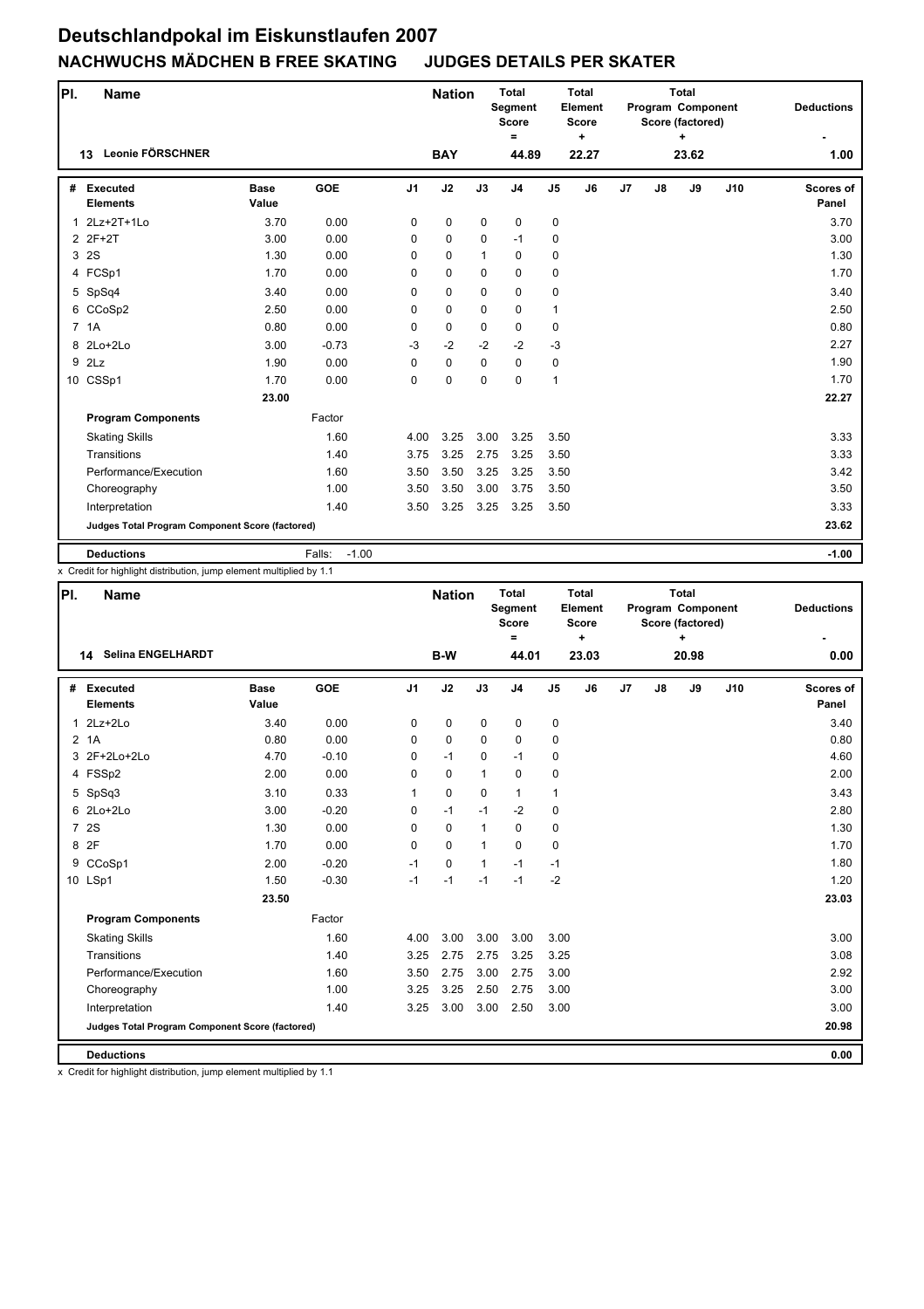| PI.          | <b>Name</b>                                     |                      |                   |                | <b>Nation</b> |             | <b>Total</b><br>Segment<br><b>Score</b><br>$=$ |                | <b>Total</b><br>Element<br><b>Score</b><br>$\ddot{}$ |                |    | <b>Total</b><br>Program Component<br>Score (factored)<br>÷ |     | <b>Deductions</b>  |
|--------------|-------------------------------------------------|----------------------|-------------------|----------------|---------------|-------------|------------------------------------------------|----------------|------------------------------------------------------|----------------|----|------------------------------------------------------------|-----|--------------------|
|              | <b>Mona SOUDBAKHSH</b><br>15                    |                      |                   |                | <b>NRW</b>    |             | 40.82                                          |                | 20.40                                                |                |    | 20.92                                                      |     | 0.50               |
| #            | <b>Executed</b><br><b>Elements</b>              | <b>Base</b><br>Value | <b>GOE</b>        | J <sub>1</sub> | J2            | J3          | J <sub>4</sub>                                 | J <sub>5</sub> | J6                                                   | J <sub>7</sub> | J8 | J9                                                         | J10 | Scores of<br>Panel |
| $\mathbf{1}$ | 2Lo                                             | 1.50                 | 0.00              | 0              | $\mathbf 0$   | $\mathbf 0$ | 0                                              | 0              |                                                      |                |    |                                                            |     | 1.50               |
|              | 2 2Lz+2T+1T                                     | 3.60                 | $-0.20$           | $-1$           | $-1$          | $\Omega$    | $\mathbf 0$                                    | $-1$           |                                                      |                |    |                                                            |     | 3.40               |
|              | 3 FCSp1                                         | 1.70                 | 0.00              | 0              | 0             | $\Omega$    | $\mathbf 0$                                    | $-1$           |                                                      |                |    |                                                            |     | 1.70               |
|              | 4 2A                                            | 3.30                 | $-2.10$           | $-3$           | $-3$          | $-3$        | $-3$                                           | $-3$           |                                                      |                |    |                                                            |     | 1.20               |
|              | 5 LSp1                                          | 1.50                 | $-0.10$           | $-1$           | $\mathbf 0$   | $\mathbf 0$ | $\mathbf 0$                                    | $-1$           |                                                      |                |    |                                                            |     | 1.40               |
| 6            | SISt1                                           | 1.80                 | 0.00              | 0              | $\mathbf 0$   | $\mathbf 0$ | $\mathbf 0$                                    | $\mathbf 0$    |                                                      |                |    |                                                            |     | 1.80               |
| 7            | $2F+2T$                                         | 3.00                 | $-0.60$           | $-2$           | $-2$          | $-2$        | $-2$                                           | $-1$           |                                                      |                |    |                                                            |     | 2.40               |
|              | 8 2Lo+2T                                        | 2.80                 | 0.00              | $\Omega$       | $\mathbf 0$   | $\mathbf 0$ | $\mathbf 0$                                    | $\mathbf 0$    |                                                      |                |    |                                                            |     | 2.80               |
| 9            | 2F                                              | 1.70                 | 0.00              | 0              | $\mathbf 0$   | $\Omega$    | $\mathbf 0$                                    | $\mathbf 0$    |                                                      |                |    |                                                            |     | 1.70               |
|              | 10 CCoSp2                                       | 2.50                 | 0.00              | $-1$           | 0             | $\Omega$    | $\mathbf 0$                                    | $\mathbf 0$    |                                                      |                |    |                                                            |     | 2.50               |
|              |                                                 | 23.40                |                   |                |               |             |                                                |                |                                                      |                |    |                                                            |     | 20.40              |
|              | <b>Program Components</b>                       |                      | Factor            |                |               |             |                                                |                |                                                      |                |    |                                                            |     |                    |
|              | <b>Skating Skills</b>                           |                      | 1.60              | 4.00           | 3.00          | 3.25        | 3.25                                           | 2.75           |                                                      |                |    |                                                            |     | 3.17               |
|              | Transitions                                     |                      | 1.40              | 3.50           | 2.75          | 2.50        | 2.75                                           | 2.75           |                                                      |                |    |                                                            |     | 2.75               |
|              | Performance/Execution                           |                      | 1.60              | 3.50           | 2.75          | 3.25        | 3.00                                           | 2.75           |                                                      |                |    |                                                            |     | 3.00               |
|              | Choreography                                    |                      | 1.00              | 3.25           | 3.00          | 3.25        | 2.75                                           | 2.50           |                                                      |                |    |                                                            |     | 3.00               |
|              | Interpretation                                  |                      | 1.40              | 3.50           | 2.75          | 3.25        | 3.00                                           | 2.75           |                                                      |                |    |                                                            |     | 3.00               |
|              | Judges Total Program Component Score (factored) |                      |                   |                |               |             |                                                |                |                                                      |                |    |                                                            |     | 20.92              |
|              | <b>Deductions</b>                               |                      | $-0.50$<br>Falls: |                |               |             |                                                |                |                                                      |                |    |                                                            |     | $-0.50$            |

x Credit for highlight distribution, jump element multiplied by 1.1

| PI.          | <b>Name</b>                                     |                      |            |                | <b>Nation</b> |              | <b>Total</b><br>Segment<br><b>Score</b><br>$=$ |                | <b>Total</b><br>Element<br>Score<br>$\ddot{}$ |    |    | <b>Total</b><br>Program Component<br>Score (factored)<br>÷ |     | <b>Deductions</b>         |
|--------------|-------------------------------------------------|----------------------|------------|----------------|---------------|--------------|------------------------------------------------|----------------|-----------------------------------------------|----|----|------------------------------------------------------------|-----|---------------------------|
|              | Miki FELDMÜLLER<br>16                           |                      |            |                | <b>NRW</b>    |              | 40.53                                          |                | 17.97                                         |    |    | 22.56                                                      |     | 0.00                      |
| #            | Executed<br><b>Elements</b>                     | <b>Base</b><br>Value | <b>GOE</b> | J <sub>1</sub> | J2            | J3           | J <sub>4</sub>                                 | J <sub>5</sub> | J6                                            | J7 | J8 | J9                                                         | J10 | <b>Scores of</b><br>Panel |
| $\mathbf{1}$ | $2Lz+2T$                                        | 3.20                 | 0.00       | $\mathbf{1}$   | 0             | 0            | 0                                              | $-1$           |                                               |    |    |                                                            |     | 3.20                      |
|              | 2 <sub>1</sub> A                                | 0.80                 | 0.50       | 2              | $\mathbf{1}$  | $\mathbf{1}$ | $\mathbf{1}$                                   | 0              |                                               |    |    |                                                            |     | 1.30                      |
|              | 3 FCSp1                                         | 1.70                 | $-0.10$    | $\Omega$       | $\mathbf{1}$  | 0            | $-1$                                           | $-1$           |                                               |    |    |                                                            |     | 1.60                      |
|              | 4 2 S                                           | 1.30                 | 0.33       | 0              | $\mathbf{1}$  | $\mathbf{1}$ | $\mathbf{1}$                                   | 0              |                                               |    |    |                                                            |     | 1.63                      |
|              | 5 LSp1                                          | 1.50                 | 0.17       | 0              | $\mathbf{1}$  | 1            | 0                                              | 0              |                                               |    |    |                                                            |     | 1.67                      |
|              | 6 SpSq1                                         | 1.80                 | 0.17       | 1              | $\mathbf{1}$  | $\mathbf 0$  | $\pmb{0}$                                      | 0              |                                               |    |    |                                                            |     | 1.97                      |
|              | 7 2F                                            | 1.70                 | 0.00       | $\Omega$       | 0             | $\mathbf 0$  | $\pmb{0}$                                      | 0              |                                               |    |    |                                                            |     | 1.70                      |
|              | 8 2Lo+1T                                        | 1.90                 | $-0.20$    | 0              | $-1$          | 0            | $-1$                                           | $-1$           |                                               |    |    |                                                            |     | 1.70                      |
| 9            | 2T                                              | 1.30                 | $-0.60$    | $-1$           | $-2$          | $-2$         | $-2$                                           | $-3$           |                                               |    |    |                                                            |     | 0.70                      |
|              | 10 CCoSp2                                       | 2.50                 | 0.00       | $\Omega$       | $\mathbf{1}$  | $\mathbf 0$  | $\mathbf 0$                                    | 0              |                                               |    |    |                                                            |     | 2.50                      |
|              |                                                 | 17.70                |            |                |               |              |                                                |                |                                               |    |    |                                                            |     | 17.97                     |
|              | <b>Program Components</b>                       |                      | Factor     |                |               |              |                                                |                |                                               |    |    |                                                            |     |                           |
|              | <b>Skating Skills</b>                           |                      | 1.60       | 4.25           | 3.75          | 3.25         | 3.25                                           | 3.00           |                                               |    |    |                                                            |     | 3.42                      |
|              | Transitions                                     |                      | 1.40       | 4.00           | 3.50          | 3.00         | 2.75                                           | 3.25           |                                               |    |    |                                                            |     | 3.25                      |
|              | Performance/Execution                           |                      | 1.60       | 3.50           | 3.50          | 3.00         | 2.75                                           | 2.75           |                                               |    |    |                                                            |     | 3.08                      |
|              | Choreography                                    |                      | 1.00       | 3.75           | 3.50          | 3.00         | 2.75                                           | 3.00           |                                               |    |    |                                                            |     | 3.17                      |
|              | Interpretation                                  |                      | 1.40       | 3.75           | 3.50          | 3.00         | 2.50                                           | 3.00           |                                               |    |    |                                                            |     | 3.17                      |
|              | Judges Total Program Component Score (factored) |                      |            |                |               |              |                                                |                |                                               |    |    |                                                            |     | 22.56                     |
|              | <b>Deductions</b>                               |                      |            |                |               |              |                                                |                |                                               |    |    |                                                            |     | 0.00                      |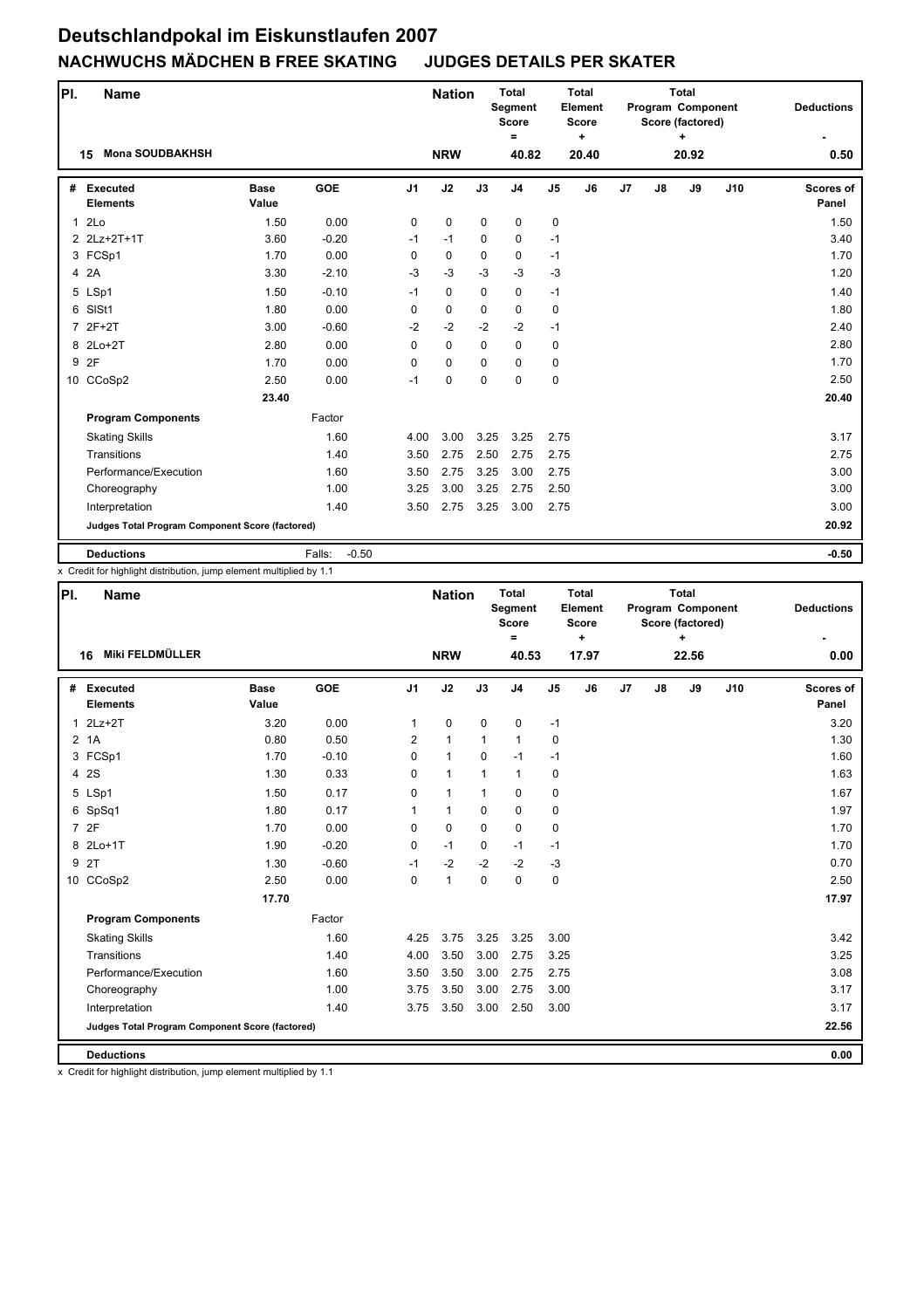| PI.          | <b>Name</b>                                     |                      |            |                | <b>Nation</b> |             | <b>Total</b><br>Segment<br><b>Score</b><br>Ξ |                | <b>Total</b><br>Element<br><b>Score</b><br>$\ddot{}$ |                |    | <b>Total</b><br>Program Component<br>Score (factored)<br>÷ |     | <b>Deductions</b>  |
|--------------|-------------------------------------------------|----------------------|------------|----------------|---------------|-------------|----------------------------------------------|----------------|------------------------------------------------------|----------------|----|------------------------------------------------------------|-----|--------------------|
|              | <b>Florentine RAGALLER</b><br>17                |                      |            |                | <b>SAS</b>    |             | 39.99                                        |                | 18.86                                                |                |    | 21.13                                                      |     | 0.00               |
| #            | <b>Executed</b><br><b>Elements</b>              | <b>Base</b><br>Value | <b>GOE</b> | J <sub>1</sub> | J2            | J3          | J <sub>4</sub>                               | J <sub>5</sub> | J6                                                   | J <sub>7</sub> | J8 | J9                                                         | J10 | Scores of<br>Panel |
| $\mathbf{1}$ | 2 <sub>LO</sub>                                 | 1.50                 | 0.00       | 0              | 0             | 0           | $-1$                                         | 0              |                                                      |                |    |                                                            |     | 1.50               |
|              | 2 <sub>1</sub> A                                | 0.80                 | 0.00       | 0              | 0             | $\Omega$    | $\mathbf 0$                                  | 0              |                                                      |                |    |                                                            |     | 0.80               |
|              | 3 2F+2T                                         | 3.00                 | $-0.10$    | 0              | $-1$          | $-1$        | $\mathbf 0$                                  | 0              |                                                      |                |    |                                                            |     | 2.90               |
|              | 4 LSp1                                          | 1.50                 | $-0.10$    | $-1$           | 0             | $\mathbf 0$ | 0                                            | $-1$           |                                                      |                |    |                                                            |     | 1.40               |
|              | 5 2T                                            | 1.30                 | 0.00       | 0              | $\mathbf 0$   | $\mathbf 0$ | 0                                            | 0              |                                                      |                |    |                                                            |     | 1.30               |
|              | 6 2Lz+2T+1T+SEQ                                 | 2.56                 | $-0.30$    | $-1$           | $-1$          | $-1$        | $-2$                                         | $-1$           |                                                      |                |    |                                                            |     | 2.26               |
|              | 7 FCSp1                                         | 1.70                 | 0.00       | 0              | $\mathbf 0$   | $\Omega$    | 0                                            | 0              |                                                      |                |    |                                                            |     | 1.70               |
|              | 8 SpSq2                                         | 2.30                 | 0.00       | 0              | $\Omega$      | $\Omega$    | $\Omega$                                     | $\mathbf 0$    |                                                      |                |    |                                                            |     | 2.30               |
|              | 9 CCoSp1                                        | 2.00                 | $-0.20$    | 0              | $-1$          | $-1$        | $-1$                                         | 0              |                                                      |                |    |                                                            |     | 1.80               |
|              | 10 2Lz+2T                                       | 3.20                 | $-0.30$    | $-1$           | $-1$          | $-1$        | $-1$                                         | $-1$           |                                                      |                |    |                                                            |     | 2.90               |
|              |                                                 | 19.86                |            |                |               |             |                                              |                |                                                      |                |    |                                                            |     | 18.86              |
|              | <b>Program Components</b>                       |                      | Factor     |                |               |             |                                              |                |                                                      |                |    |                                                            |     |                    |
|              | <b>Skating Skills</b>                           |                      | 1.60       | 3.50           | 3.25          | 3.00        | 3.00                                         | 3.00           |                                                      |                |    |                                                            |     | 3.08               |
|              | Transitions                                     |                      | 1.40       | 3.50           | 2.75          | 2.75        | 2.75                                         | 3.00           |                                                      |                |    |                                                            |     | 2.83               |
|              | Performance/Execution                           |                      | 1.60       | 3.75           | 3.00          | 3.25        | 3.00                                         | 2.75           |                                                      |                |    |                                                            |     | 3.08               |
|              | Choreography                                    |                      | 1.00       | 3.50           | 3.25          | 2.75        | 2.75                                         | 3.00           |                                                      |                |    |                                                            |     | 3.00               |
|              | Interpretation                                  |                      | 1.40       | 3.75           | 3.25          | 3.00        | 3.00                                         | 3.00           |                                                      |                |    |                                                            |     | 3.08               |
|              | Judges Total Program Component Score (factored) |                      |            |                |               |             |                                              |                |                                                      |                |    |                                                            |     | 21.13              |
|              | <b>Deductions</b>                               |                      |            |                |               |             |                                              |                |                                                      |                |    |                                                            |     | 0.00               |

x Credit for highlight distribution, jump element multiplied by 1.1

| PI. | Name                                            |                      |         |                | <b>Nation</b> |              | <b>Total</b><br>Segment<br><b>Score</b><br>Ξ |                | <b>Total</b><br>Element<br>Score<br>$\ddot{}$ |    |               | <b>Total</b><br>Program Component<br>Score (factored) |     | <b>Deductions</b>         |
|-----|-------------------------------------------------|----------------------|---------|----------------|---------------|--------------|----------------------------------------------|----------------|-----------------------------------------------|----|---------------|-------------------------------------------------------|-----|---------------------------|
|     | <b>Isis FISCHER</b><br>18                       |                      |         |                | B-W           |              | 39.54                                        |                | 18.01                                         |    |               | 21.53                                                 |     | 0.00                      |
| #   | Executed<br><b>Elements</b>                     | <b>Base</b><br>Value | GOE     | J <sub>1</sub> | J2            | J3           | J <sub>4</sub>                               | J <sub>5</sub> | J6                                            | J7 | $\mathsf{J}8$ | J9                                                    | J10 | <b>Scores of</b><br>Panel |
| 1   | 1A+2T+SEQ                                       | 1.68                 | 0.00    | 0              | 0             | $\mathbf 0$  | $-1$                                         | 0              |                                               |    |               |                                                       |     | 1.68                      |
|     | 2 2Lz+2T                                        | 3.20                 | $-0.10$ | 0              | 0             | $\mathbf 0$  | $-1$                                         | $-1$           |                                               |    |               |                                                       |     | 3.10                      |
|     | 3 2F                                            | 1.70                 | 0.00    | 0              | 0             | $\Omega$     | $\mathbf 0$                                  | 0              |                                               |    |               |                                                       |     | 1.70                      |
|     | 4 FCSp1                                         | 1.70                 | 0.00    | 0              | 0             | $\Omega$     | $\mathbf 0$                                  | 0              |                                               |    |               |                                                       |     | 1.70                      |
| 5   | <b>2S</b>                                       | 1.30                 | 0.33    | 1              | $\mathbf{1}$  | $\mathbf{1}$ | $\mathbf 0$                                  | 0              |                                               |    |               |                                                       |     | 1.63                      |
| 6   | 2Lz                                             | 1.90                 | $-0.30$ | $-1$           | $-1$          | $-1$         | $-1$                                         | $-1$           |                                               |    |               |                                                       |     | 1.60                      |
|     | 7 CCoSp1                                        | 2.00                 | $-0.10$ | $\Omega$       | 0             | $\mathbf 0$  | $-1$                                         | $-1$           |                                               |    |               |                                                       |     | 1.90                      |
| 9   | 2Lo                                             | 1.50                 | 0.00    | 0              | $\Omega$      | $\Omega$     | $\mathbf 0$                                  | 0              |                                               |    |               |                                                       |     | 1.50                      |
|     | 10 LSp1                                         | 1.50                 | 0.00    | 0              | 0             | $\Omega$     | $\mathbf 0$                                  | $-1$           |                                               |    |               |                                                       |     | 1.50                      |
|     | 11 CiSt1                                        | 1.80                 | $-0.10$ | 0              | 0             | 0            | $-1$                                         | $-1$           |                                               |    |               |                                                       |     | 1.70                      |
|     |                                                 | 18.28                |         |                |               |              |                                              |                |                                               |    |               |                                                       |     | 18.01                     |
|     | <b>Program Components</b>                       |                      | Factor  |                |               |              |                                              |                |                                               |    |               |                                                       |     |                           |
|     | <b>Skating Skills</b>                           |                      | 1.60    | 4.25           | 3.50          | 3.00         | 3.25                                         | 3.00           |                                               |    |               |                                                       |     | 3.25                      |
|     | Transitions                                     |                      | 1.40    | 3.75           | 3.00          | 2.50         | 2.75                                         | 2.75           |                                               |    |               |                                                       |     | 2.83                      |
|     | Performance/Execution                           |                      | 1.60    | 3.75           | 3.25          | 3.00         | 3.00                                         | 2.75           |                                               |    |               |                                                       |     | 3.08                      |
|     | Choreography                                    |                      | 1.00    | 3.75           | 3.25          | 2.75         | 2.75                                         | 3.00           |                                               |    |               |                                                       |     | 3.00                      |
|     | Interpretation                                  |                      | 1.40    | 3.75           | 3.25          | 2.75         | 3.25                                         | 3.00           |                                               |    |               |                                                       |     | 3.17                      |
|     | Judges Total Program Component Score (factored) |                      |         |                |               |              |                                              |                |                                               |    |               |                                                       |     | 21.53                     |
|     | <b>Deductions</b>                               |                      |         |                |               |              |                                              |                |                                               |    |               |                                                       |     | 0.00                      |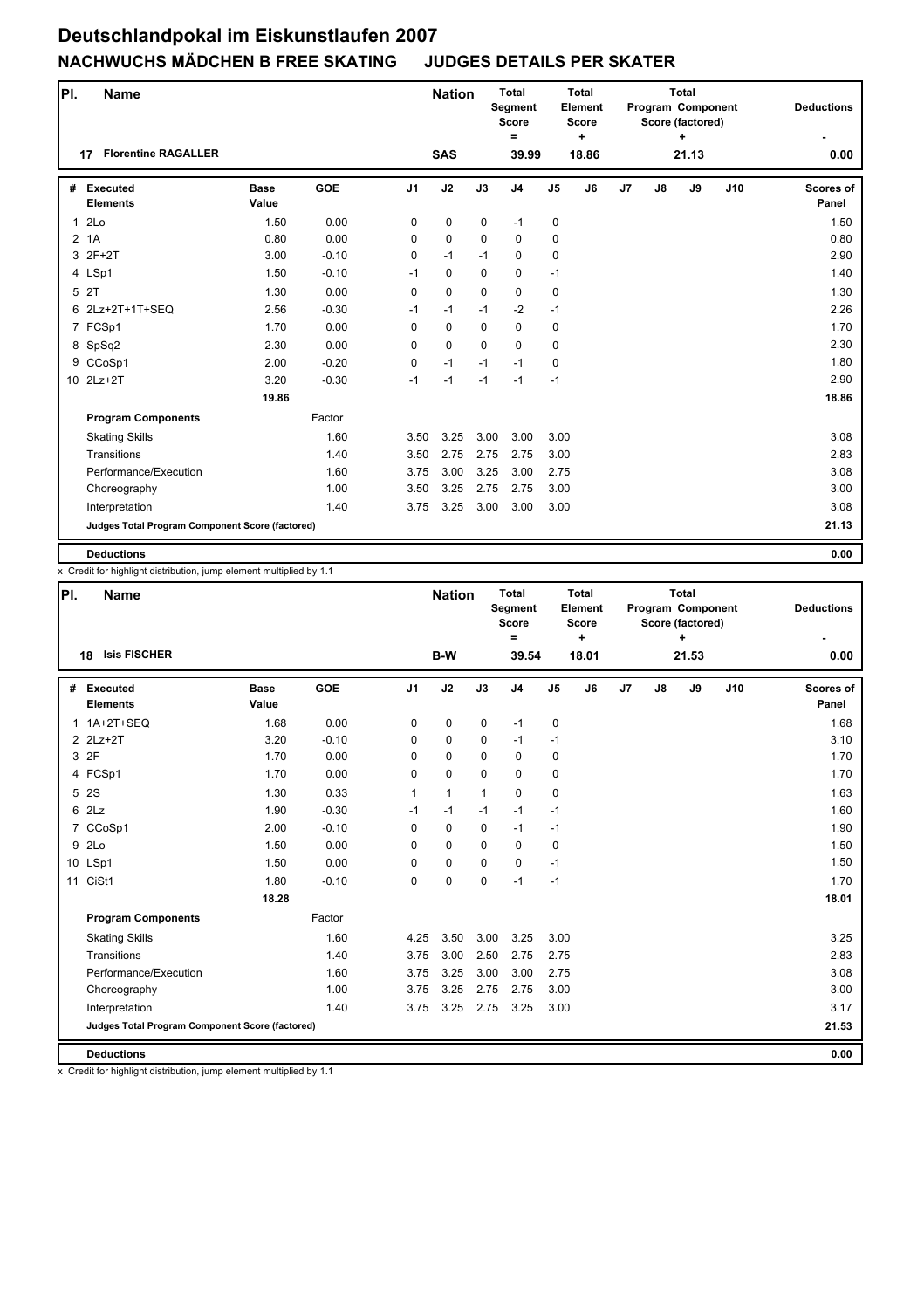| PI. | <b>Name</b>                                     |                      |            |                | <b>Nation</b> |             | <b>Total</b><br><b>Segment</b><br><b>Score</b><br>$\equiv$ |                | <b>Total</b><br>Element<br><b>Score</b><br>$\ddot{}$ |                |    | <b>Total</b><br>Program Component<br>Score (factored)<br>÷ |     | <b>Deductions</b>  |
|-----|-------------------------------------------------|----------------------|------------|----------------|---------------|-------------|------------------------------------------------------------|----------------|------------------------------------------------------|----------------|----|------------------------------------------------------------|-----|--------------------|
|     | <b>Daria WITTE</b><br>19                        |                      |            |                | <b>BER</b>    |             | 37.50                                                      |                | 15.67                                                |                |    | 21.83                                                      |     | 0.00               |
| #   | <b>Executed</b><br><b>Elements</b>              | <b>Base</b><br>Value | <b>GOE</b> | J <sub>1</sub> | J2            | J3          | J <sub>4</sub>                                             | J <sub>5</sub> | J6                                                   | J <sub>7</sub> | J8 | J9                                                         | J10 | Scores of<br>Panel |
|     | 12F<                                            | 0.50                 | $-0.23$    | $-3$           | $-2$          | $-2$        | $-2$                                                       | $-3$           |                                                      |                |    |                                                            |     | 0.27               |
|     | 2 1A                                            | 0.80                 | 0.00       | 0              | $\mathbf 0$   | $\mathbf 0$ | $\mathbf 0$                                                | 0              |                                                      |                |    |                                                            |     | 0.80               |
|     | 3 2Lz+2T+1T                                     | 3.60                 | $-0.30$    | $-1$           | $-1$          | $-1$        | $-1$                                                       | $-2$           |                                                      |                |    |                                                            |     | 3.30               |
|     | 4 FCSp1                                         | 1.70                 | 0.00       | 0              | $\mathbf 0$   | $\Omega$    | $\mathbf 0$                                                | 0              |                                                      |                |    |                                                            |     | 1.70               |
|     | 5 2Lo+2T<                                       | 1.90                 | $-0.40$    | $-2$           | $-1$          | $-1$        | $-1$                                                       | $-2$           |                                                      |                |    |                                                            |     | 1.50               |
|     | 6 CSSp1                                         | 1.70                 | $-0.30$    | $-1$           | $-1$          | $-1$        | $-1$                                                       | 0              |                                                      |                |    |                                                            |     | 1.40               |
|     | 7 2F+2T                                         | 3.00                 | $-0.30$    | $-1$           | $-1$          | $-1$        | $-1$                                                       | $-2$           |                                                      |                |    |                                                            |     | 2.70               |
|     | 8 CCoSp1                                        | 2.00                 | $-0.30$    | $-1$           | $-1$          | $-1$        | $-1$                                                       | 0              |                                                      |                |    |                                                            |     | 1.70               |
|     | 9 1Lz                                           | 0.60                 | $-0.10$    | $-1$           | $-1$          | $-1$        | $-1$                                                       | $-1$           |                                                      |                |    |                                                            |     | 0.50               |
|     | 10 SpSq1                                        | 1.80                 | 0.00       | $\Omega$       | $\mathbf 0$   | $\Omega$    | 0                                                          | 0              |                                                      |                |    |                                                            |     | 1.80               |
|     |                                                 | 17.60                |            |                |               |             |                                                            |                |                                                      |                |    |                                                            |     | 15.67              |
|     | <b>Program Components</b>                       |                      | Factor     |                |               |             |                                                            |                |                                                      |                |    |                                                            |     |                    |
|     | <b>Skating Skills</b>                           |                      | 1.60       | 4.00           | 3.50          | 2.75        | 3.25                                                       | 3.00           |                                                      |                |    |                                                            |     | 3.25               |
|     | Transitions                                     |                      | 1.40       | 3.50           | 3.25          | 2.50        | 3.25                                                       | 3.00           |                                                      |                |    |                                                            |     | 3.17               |
|     | Performance/Execution                           |                      | 1.60       | 3.25           | 3.50          | 3.00        | 2.50                                                       | 3.00           |                                                      |                |    |                                                            |     | 3.08               |
|     | Choreography                                    |                      | 1.00       | 3.50           | 3.50          | 2.75        | 3.25                                                       | 2.75           |                                                      |                |    |                                                            |     | 3.17               |
|     | Interpretation                                  |                      | 1.40       | 3.50           | 3.25          | 2.75        | 2.50                                                       | 2.75           |                                                      |                |    |                                                            |     | 2.92               |
|     | Judges Total Program Component Score (factored) |                      |            |                |               |             |                                                            |                |                                                      |                |    |                                                            |     | 21.83              |
|     | <b>Deductions</b>                               |                      |            |                |               |             |                                                            |                |                                                      |                |    |                                                            |     | 0.00               |

x Credit for highlight distribution, jump element multiplied by 1.1

| PI. | <b>Name</b>                                     |                      |                   |                | <b>Nation</b> |             | <b>Total</b><br><b>Segment</b><br><b>Score</b><br>$\equiv$ |                | <b>Total</b><br>Element<br><b>Score</b><br>$\ddot{}$ |                |    | <b>Total</b><br>Program Component<br>Score (factored)<br>٠ |     | <b>Deductions</b>         |
|-----|-------------------------------------------------|----------------------|-------------------|----------------|---------------|-------------|------------------------------------------------------------|----------------|------------------------------------------------------|----------------|----|------------------------------------------------------------|-----|---------------------------|
|     | <b>Caroline PATAK</b><br>20                     |                      |                   |                | <b>HES</b>    |             | 34.42                                                      |                | 16.00                                                |                |    | 18.92                                                      |     | 0.50                      |
| #   | <b>Executed</b><br><b>Elements</b>              | <b>Base</b><br>Value | <b>GOE</b>        | J <sub>1</sub> | J2            | J3          | J <sub>4</sub>                                             | J <sub>5</sub> | J6                                                   | J <sub>7</sub> | J8 | J9                                                         | J10 | <b>Scores of</b><br>Panel |
| 1   | $2S+2Lo<$                                       | 1.80                 | $-0.30$           | $-1$           | $-1$          | $-1$        | $-1$                                                       | $-3$           |                                                      |                |    |                                                            |     | 1.50                      |
|     | $2$ $2$ Lz                                      | 1.90                 | $-1.00$           | $-3$           | $-3$          | $-3$        | $-3$                                                       | $-3$           |                                                      |                |    |                                                            |     | 0.90                      |
|     | 3 CCoSp2                                        | 2.50                 | 0.00              | $\Omega$       | 0             | $\Omega$    | $\Omega$                                                   | $-1$           |                                                      |                |    |                                                            |     | 2.50                      |
|     | 4 2F<+2Lo<+1Lo                                  | 1.50                 | $-0.17$           | $-2$           | $-2$          | $-1$        | $-2$                                                       | $-1$           |                                                      |                |    |                                                            |     | 1.33                      |
|     | 5 2Lo+1Lo                                       | 2.00                 | $-0.30$           | $-2$           | $-1$          | $-1$        | $-1$                                                       | $-1$           |                                                      |                |    |                                                            |     | 1.70                      |
|     | 6 SpSq2                                         | 2.30                 | 0.00              | $\Omega$       | $\mathbf 0$   | $\Omega$    | $\mathbf 0$                                                | 0              |                                                      |                |    |                                                            |     | 2.30                      |
|     | 7 LSp1                                          | 1.50                 | 0.17              | $\Omega$       | $\mathbf{1}$  | $\mathbf 1$ | $\Omega$                                                   | 0              |                                                      |                |    |                                                            |     | 1.67                      |
|     | 8 1A                                            | 0.80                 | 0.00              | 0              | 0             | $\Omega$    | $\mathbf 0$                                                | 0              |                                                      |                |    |                                                            |     | 0.80                      |
| 9   | 2T                                              | 1.30                 | 0.00              | 1              | 0             | $\Omega$    | $\mathbf 0$                                                | 0              |                                                      |                |    |                                                            |     | 1.30                      |
|     | 10 FCSp2                                        | 2.00                 | 0.00              | 0              | $\mathbf 0$   | $\Omega$    | $\Omega$                                                   | 0              |                                                      |                |    |                                                            |     | 2.00                      |
|     |                                                 | 17.60                |                   |                |               |             |                                                            |                |                                                      |                |    |                                                            |     | 16.00                     |
|     | <b>Program Components</b>                       |                      | Factor            |                |               |             |                                                            |                |                                                      |                |    |                                                            |     |                           |
|     | <b>Skating Skills</b>                           |                      | 1.60              | 3.25           | 2.50          | 3.00        | 2.75                                                       | 2.75           |                                                      |                |    |                                                            |     | 2.83                      |
|     | Transitions                                     |                      | 1.40              | 2.75           | 2.25          | 2.75        | 2.50                                                       | 2.75           |                                                      |                |    |                                                            |     | 2.67                      |
|     | Performance/Execution                           |                      | 1.60              | 3.00           | 2.50          | 2.75        | 2.50                                                       | 2.00           |                                                      |                |    |                                                            |     | 2.58                      |
|     | Choreography                                    |                      | 1.00              | 2.75           | 2.50          | 2.75        | 2.50                                                       | 3.00           |                                                      |                |    |                                                            |     | 2.67                      |
|     | Interpretation                                  |                      | 1.40              | 3.00           | 2.50          | 3.00        | 2.50                                                       | 2.75           |                                                      |                |    |                                                            |     | 2.75                      |
|     | Judges Total Program Component Score (factored) |                      |                   |                |               |             |                                                            |                |                                                      |                |    |                                                            |     | 18.92                     |
|     | <b>Deductions</b>                               |                      | $-0.50$<br>Falls: |                |               |             |                                                            |                |                                                      |                |    |                                                            |     | $-0.50$                   |